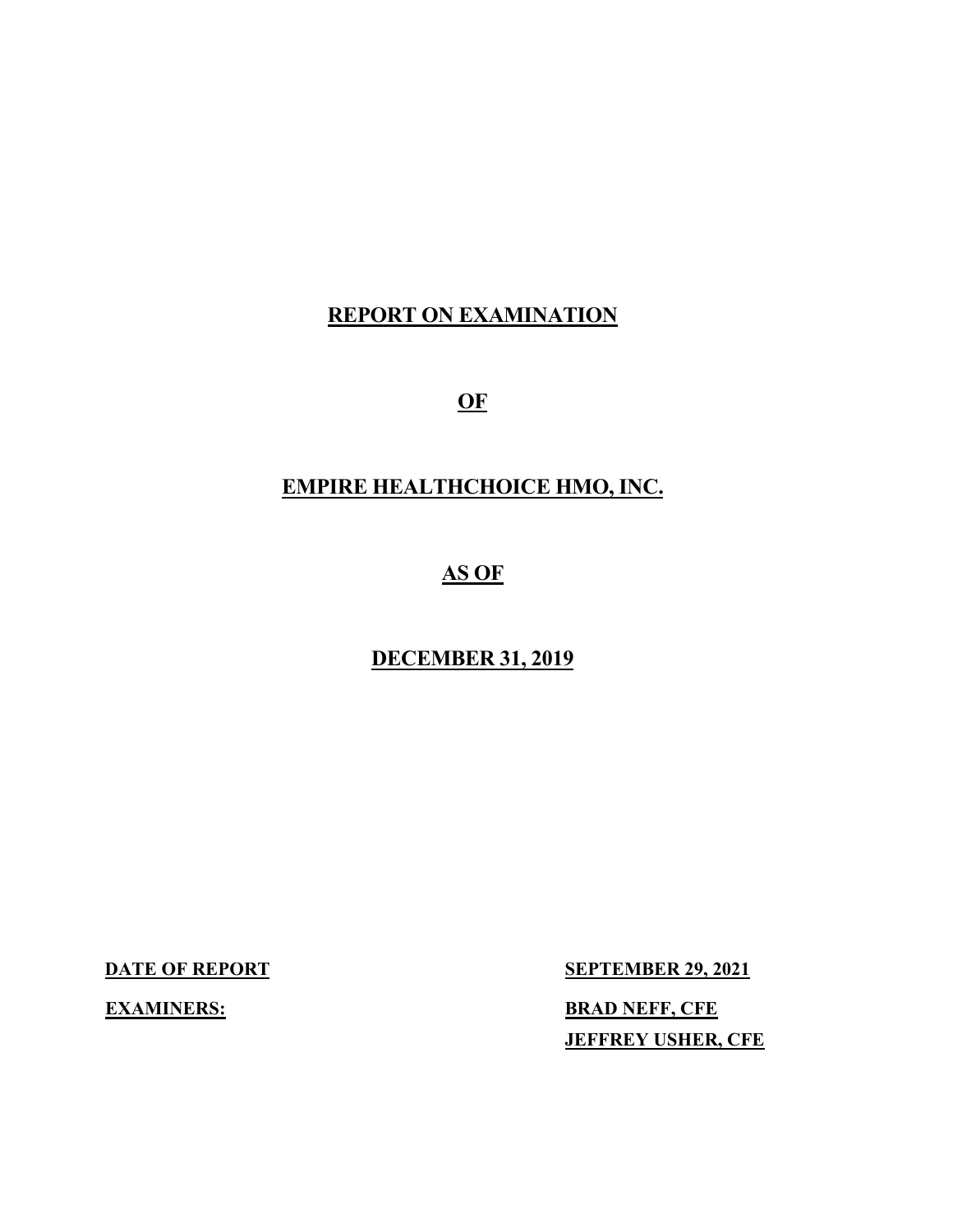## **TABLE OF CONTENTS**

## **ITEM NO. PAGE NO.**

| 1. | Scope of the examination                                                                                                                                                                                                                                                                                                                                                                                               | 2                                                                      |
|----|------------------------------------------------------------------------------------------------------------------------------------------------------------------------------------------------------------------------------------------------------------------------------------------------------------------------------------------------------------------------------------------------------------------------|------------------------------------------------------------------------|
| 2. | Description of the Plan                                                                                                                                                                                                                                                                                                                                                                                                | 5                                                                      |
|    | A. Management and controls<br>B. Corporate governance<br>i. Enterprise risk management<br>ii. Internal Audit Department<br>C. Territory and plan of operation<br>D. Risk-based capital<br>E. Holding company system<br>F. Reinsurance<br>G. Internal controls<br>H. Financial risk transfer agreements with health care<br>providers<br><b>Conflict of Interest Statements</b><br>L.<br>J.<br><b>Investment Policy</b> | $\tau$<br>9<br>9<br>10<br>10<br>12<br>12<br>14<br>14<br>15<br>16<br>17 |
| 3. | <b>Financial statements</b><br>A. Balance sheet<br>B. Statement of revenue and expenses and changes in capital                                                                                                                                                                                                                                                                                                         | 18<br>19<br>21                                                         |
| 4. | and surplus<br>Claims Unpaid                                                                                                                                                                                                                                                                                                                                                                                           | 23                                                                     |
| 5. | Subsequent events                                                                                                                                                                                                                                                                                                                                                                                                      | 23                                                                     |
| 6. | Compliance with prior report on examination                                                                                                                                                                                                                                                                                                                                                                            | 25                                                                     |
| 7. | Summary of comments and recommendations                                                                                                                                                                                                                                                                                                                                                                                | 26                                                                     |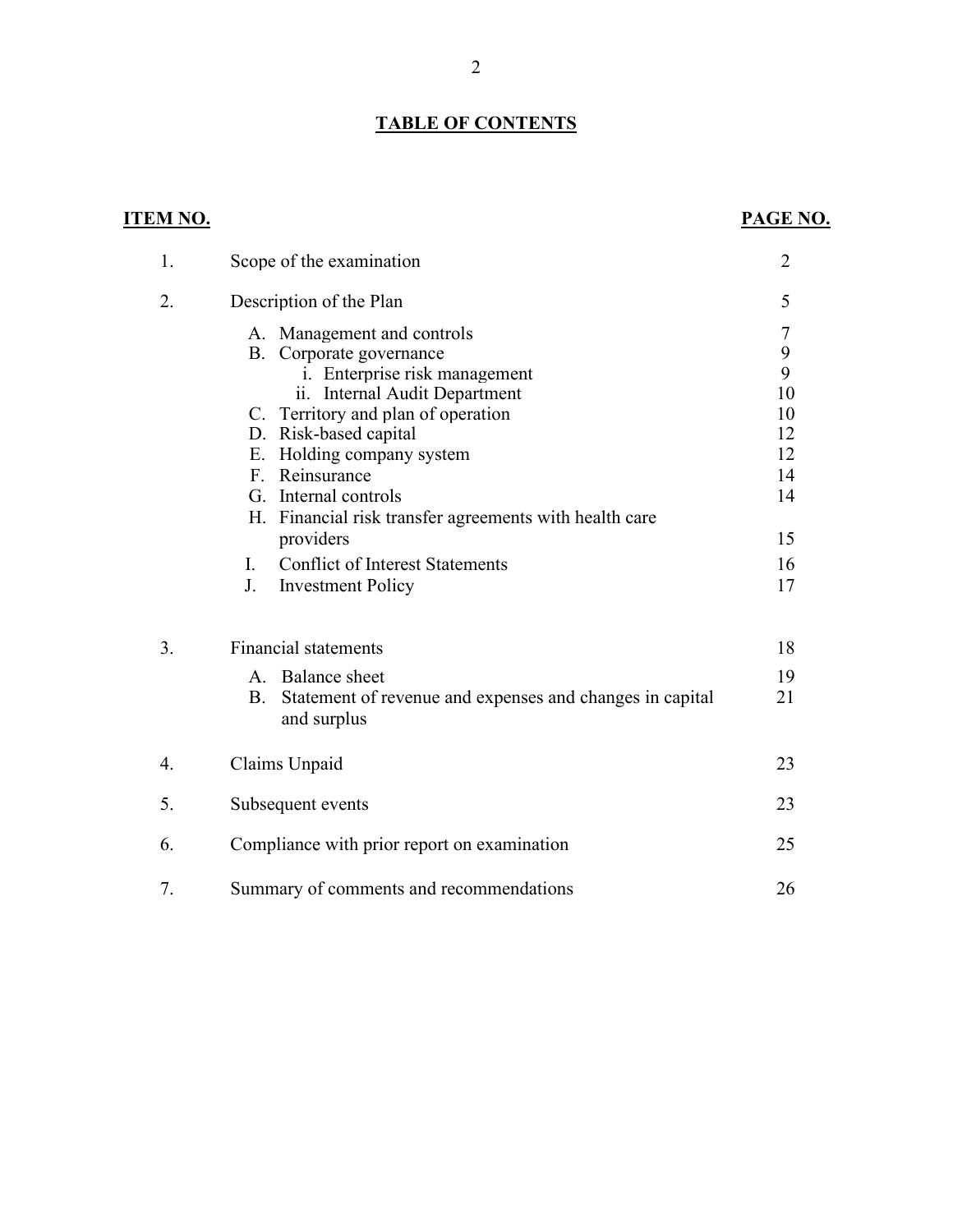

# **Department of Financial Services**

**KATHY HOCHUL** Governor

**ADRIENNE A. HARRIS** Acting Superintendent

September 29, 2021

Honorable Adrienne A. Harris Acting Superintendent of Financial Services Albany, New York 12257

Madam:

Pursuant to the requirements of the New York Insurance Law and New York State Public Health Law, and acting in accordance with the instructions contained in Appointment Number 32098, dated August 10, 2020 attached hereto, we have made an examination into the condition and affairs of Empire HealthChoice HMO, Inc., a for-profit health maintenance organization with a certificate of authority issued by the New York State Department of Health under the provisions of Section 4403 of the New York State Public Health Law, as of December 31, 2019, and submit the following report thereon.

The examination was conducted remotely due to restrictions relating to the COVID-19 pandemic.

Empire HealthChoice HMO, Inc. is a wholly-owned subsidiary of Empire HealthChoice Assurance, Inc. Empire HealthChoice Assurance, Inc. is an indirect wholly-owned subsidiary of Anthem, Inc.

Wherever the designations "EHC HMO" or the "Plan" appear herein, without qualification, they should be understood to indicate Empire HealthChoice HMO, Inc.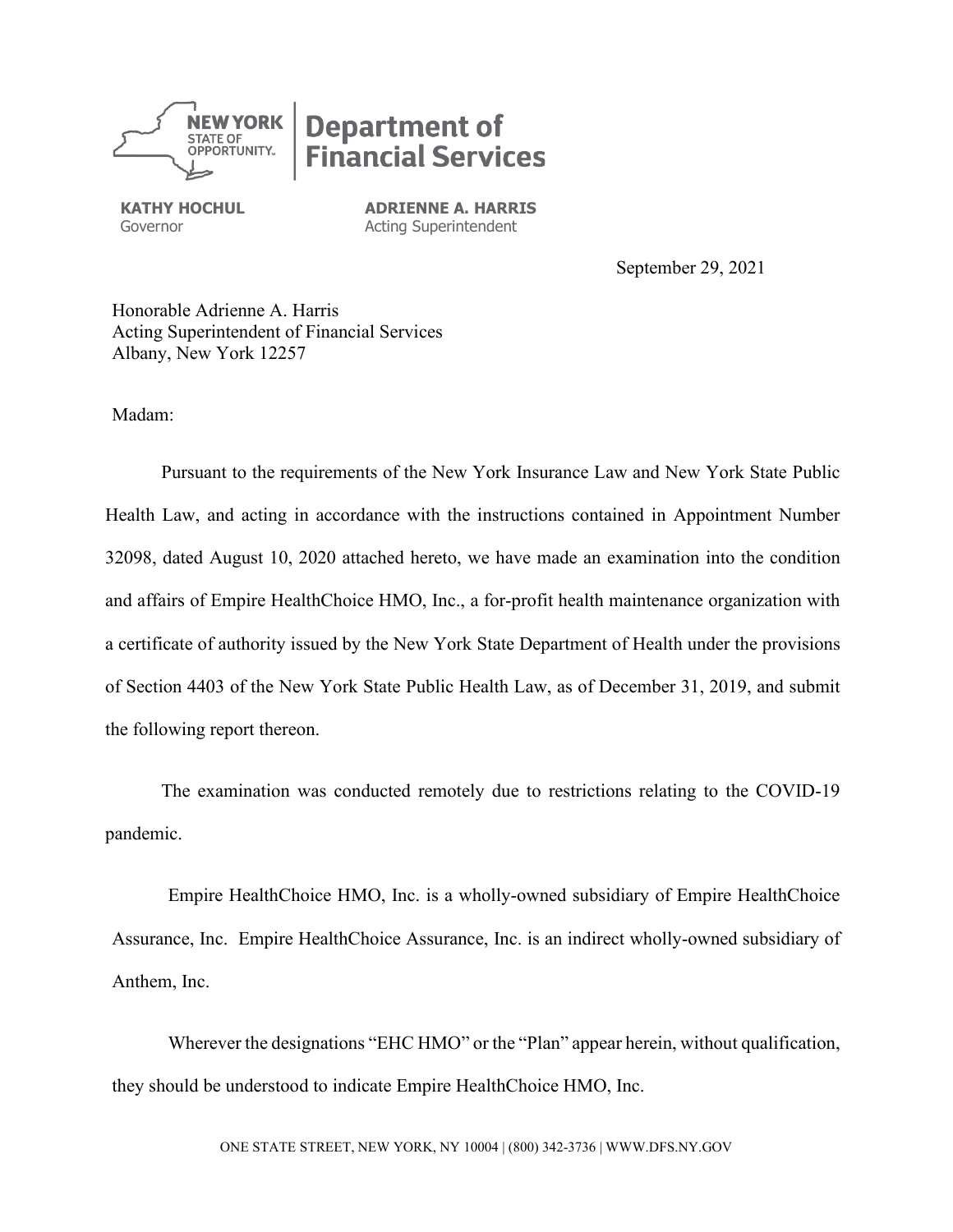Wherever the designation "EHCA" appears herein, without qualification, it should be understood to indicate Empire HealthChoice Assurance, Inc.

Wherever the designations "WellPoint Holding Corporation" or "WHC" appear herein, without qualification, they should be understood to indicate WellPoint Holding Corporation, the Parent of EHCA.

Wherever the designation "Anthem" appears herein, without qualification, it should be understood to indicate Anthem, Inc., the ultimate Parent of WHC. On December 2, 2014, WellPoint, Inc. changed its corporate name to Anthem, Inc.

Wherever the designation the "Department" appears herein, without qualification, it should be understood to indicate the New York State Department of Financial Services.

Wherever the designation the "Companies" appears herein, without qualification, it should be understood to indicate Empire HealthChoice Assurance, Inc., and Empire HealthChoice HMO, Inc., collectively.

A concurrent examination was made of EHC HMO's immediate Parent, Empire HealthChoice Assurance, Inc., a stock insurance company, licensed pursuant to provisions of Article 42 of the New York Insurance Law. A separate report thereon has been submitted.

#### **1. SCOPE OF THE EXAMINATION**

EHC HMO was previously examined as of December 31, 2016. This examination of the Plan was a financial examination as defined in the National Association of Insurance Commissioners ("NAIC") *Financial Condition Examiners Handbook, 2020 Edition* ("the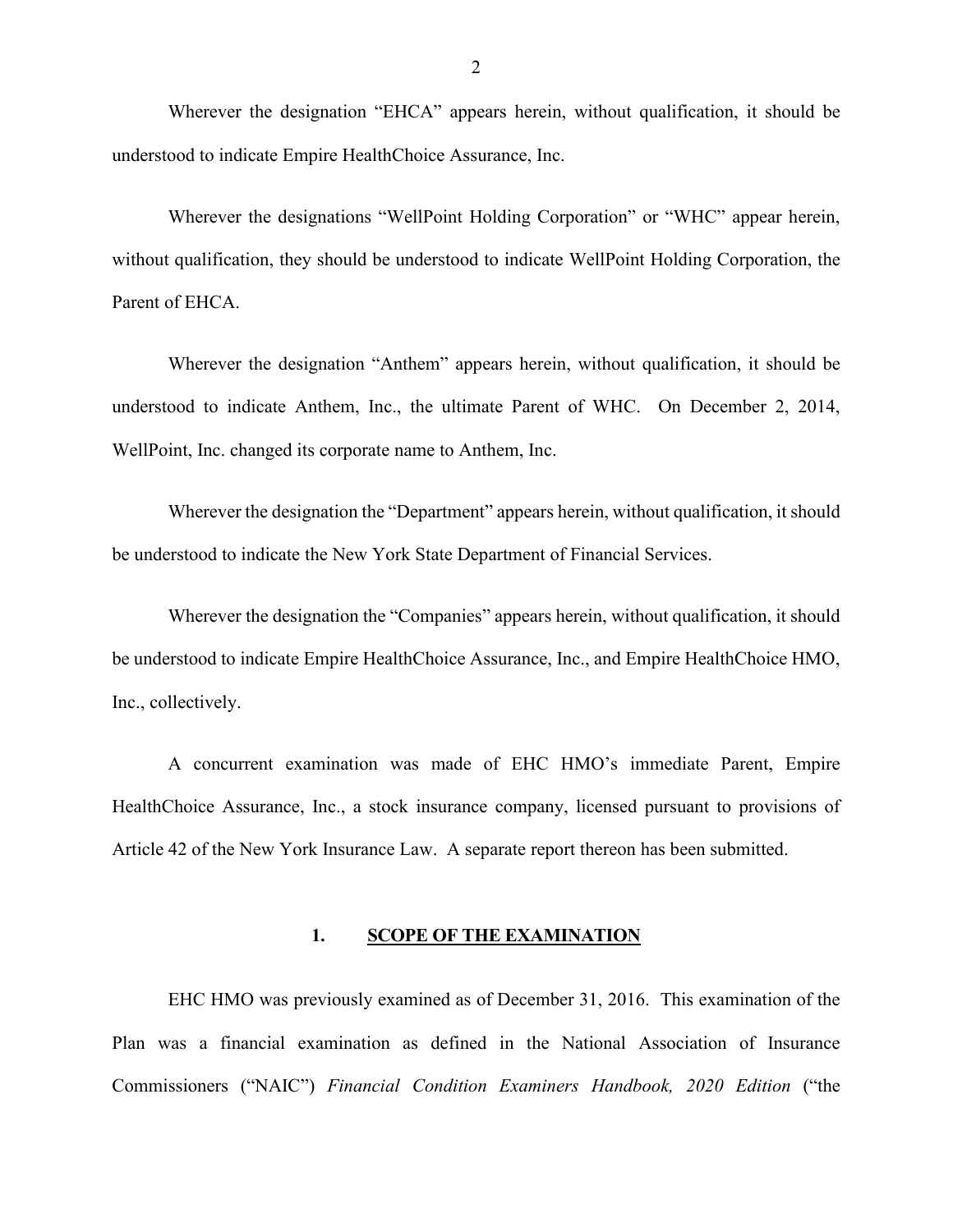Handbook"), and it covered the three-year period, January 1, 2017 through December 31, 2019. The examination was conducted observing the guidelines and procedures in the Handbook and, where deemed appropriate by the examiners, transactions occurring subsequent to December 31, 2019 were also reviewed.

The examination was conducted on a risk-focused basis in accordance with the provisions of the Handbook, which provides guidance for the establishment of an examination plan based on the examiners' assessment of risk in EHC HMO's operations and utilizes that evaluation in formulating the nature and extent of the examination. The examiners planned and performed the examination to evaluate EHC HMO's current financial condition, as well as identify prospective risks that may threaten the future solvency of EHC HMO.

The examiners identified key processes, assessed the risks within those processes and assessed the internal control systems and procedures used to mitigate those risks. The examination also included an assessment of the principles used and significant estimates made by management, an evaluation of the overall financial statement presentation, and determined management's compliance with the Department's statutes and guidelines, Statutory Accounting Principles, as adopted by the Department, and annual statement instructions.

Information concerning EHC HMO's organizational structure, business approach and control environment were utilized to develop the examination approach. The examination evaluated EHC HMO's risks and management activities in accordance with the NAIC's nine branded risk categories.

These categories are as follows:

- Pricing Underwriting
- **Reserving**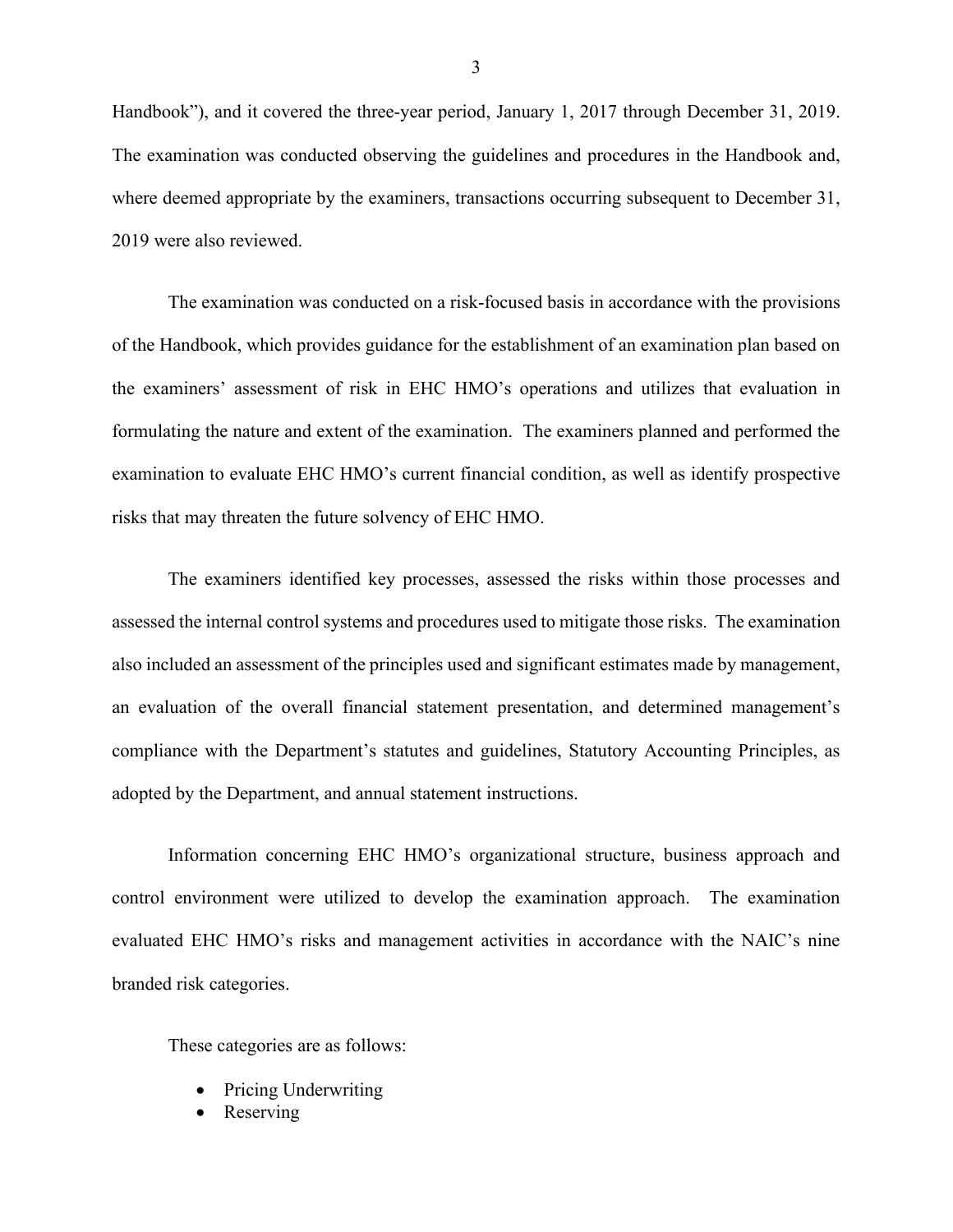- Operational
- Strategic
- Credit
- Market
- Liquidity
- Legal
- Reputational

The examination also evaluated EHC HMO's critical risk categories in accordance with

the NAIC's ten critical risk categories. These categories are as follows:

- Valuation Impairment of Complex or Subjectively Valued Invested Assets
- Liquidity Considerations
- Appropriateness of Investment Portfolio and Strategy
- Appropriateness Adequacy of Reinsurance Program
- Reinsurance Reporting and Collectability
- Underwriting and Pricing Strategy Quality
- Reserve Data
- Reserve Adequacy
- Related Party Holding Company Considerations
- Capital Management

EHC HMO was audited annually for the years 2017 through 2019, by the accounting firm of Ernst & Young, LLP ("EY"). EHC HMO received an unmodified opinion in each of those years. Certain audit workpapers of EY were reviewed and relied upon in conjunction with this examination. A review was also made of Anthem, Inc.'s Internal Audit function, Sarbanes-Oxley/Model Audit Rule ("SOX/MAR") function, and Enterprise Risk Management program, as they relate to the Plan.

This examination was conducted as a coordinated examination, as such term is defined in the Handbook (an examination of one insurer or a group of insurers performed by examiners from more than one state whereby the participating states share resources and allocate work among the examiners), of the insurance subsidiaries of Anthem, Inc. The examination was led by the state of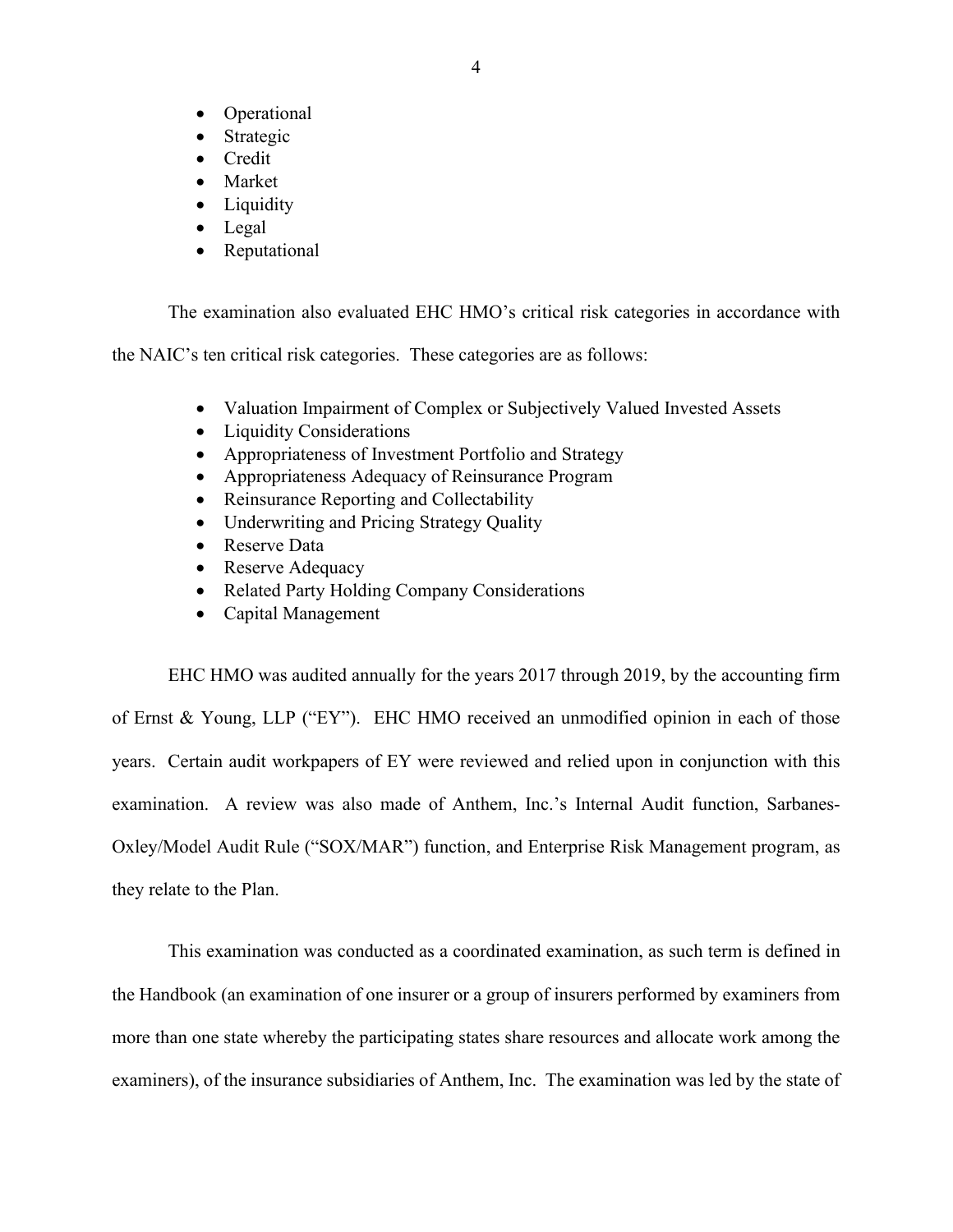Indiana with participation from four (4) other states: New York, Arkansas, Florida, and Kansas. Since the lead and participating states are accredited by the NAIC, all states deemed it appropriate to rely on each other's work. The examination team, representing the participating states, identified and assessed the risks for key functional activities across all of the Anthem, Inc. insurance subsidiaries. The examination team also assessed the relevant prospective risks as they related to the insurance entities.

Additionally, as part of this coordinated examination and in accordance with the provisions of the Handbook, an information systems review was made on a risk-focused basis, of Anthem's computer systems and operations that support EHC HMO.

The examiners reviewed the corrective actions taken by the Plan with respect to the recommendations concerning financial issues contained in the prior report on examination. The results of the examiners' review are contained in Item 5 of this report.

This report on examination is confined to financial statements and comments on those matters which involve departure from laws, regulations or rules, or which require explanation or description.

#### **2. DESCRIPTION OF THE PLAN**

EHC HMO is a for-profit health maintenance organization certified pursuant to Article 44 of the New York State Public Health Law. EHC HMO was originally incorporated on March 5, 1996, as Family HealthChoice, Inc., a health maintenance organization certified in the State of New York. Family HealthChoice, Inc. commenced business on March 19, 1996. Family HealthChoice, Inc. was granted a certificate of authority by the New York State Department of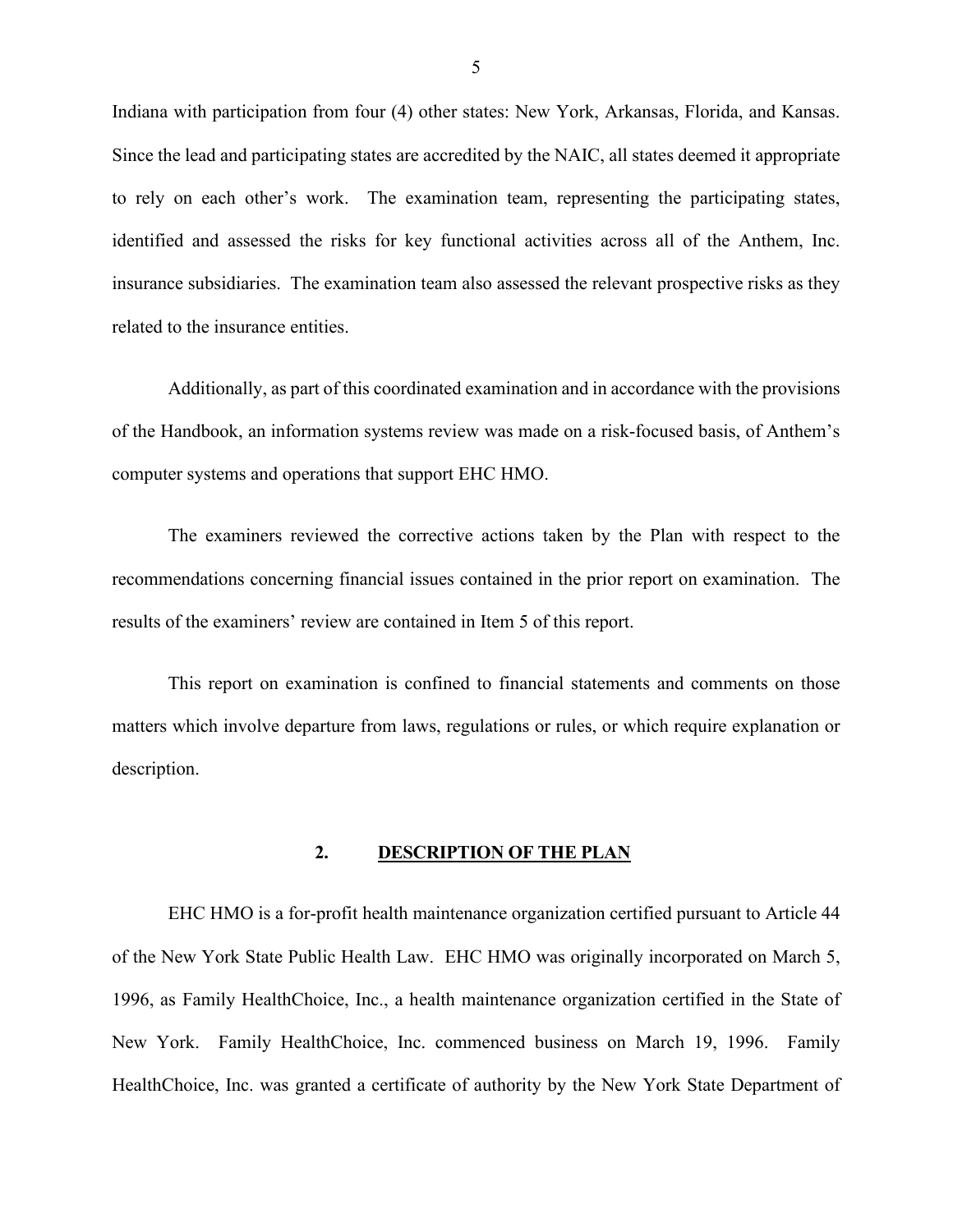Health under the provisions of Article 44 of the New York State Public Health Law, effective March 7, 1996. Effective June 10, 1996, Family HealthChoice, Inc., changed its name to Empire HealthChoice HMO, Inc. Effective April 10, 2017, Empire HealthChoice HMO was granted a license in the State of Maine to transact the business of Medicare Advantage HMO.

On August 11, 2017, the Department approved Empire HMO's request for exemption pursuant to Section 4406(1) of the New York Public Health Law and Section 4328(a) of the New York Insurance Law. With the exemption, Empire HealthChoice Assurance, Inc. is permitted to meet the obligations of Empire HMO to offer individual direct payment contracts in accordance with Section 4328 of the New York Insurance Law, effective January 1, 2018, both on and off the New York Health Insurance Exchange.

On April 9, 2019, Empire HMO sought the New York Department of Financial Services' ("NYDFS") and Department of Health's ("DOH") approval to have HealthPlus LLC, a Prepaid Health Services Plan, assume EHC HMO's obligation to issue coverage in the individual market, rather than Empire HealthChoice Assurance, Inc. As part of this transaction, HealthPlus LLC submitted a service area expansion application to match EHCA's and EHC HMO's commercial footprint in 28 counties.

On September 18, 2019, the Department approved Empire HMO's request for exemption pursuant to Section 4406(1) of the New York Public Health Law and Section 4328(a) of the New York Insurance Law. With the exemption, EHCA is permitted to meet the obligations of EHC HMO to offer (i) a Healthy New York small group product and (ii) Empire Bronze EPO in the small group market starting January 1, 2020.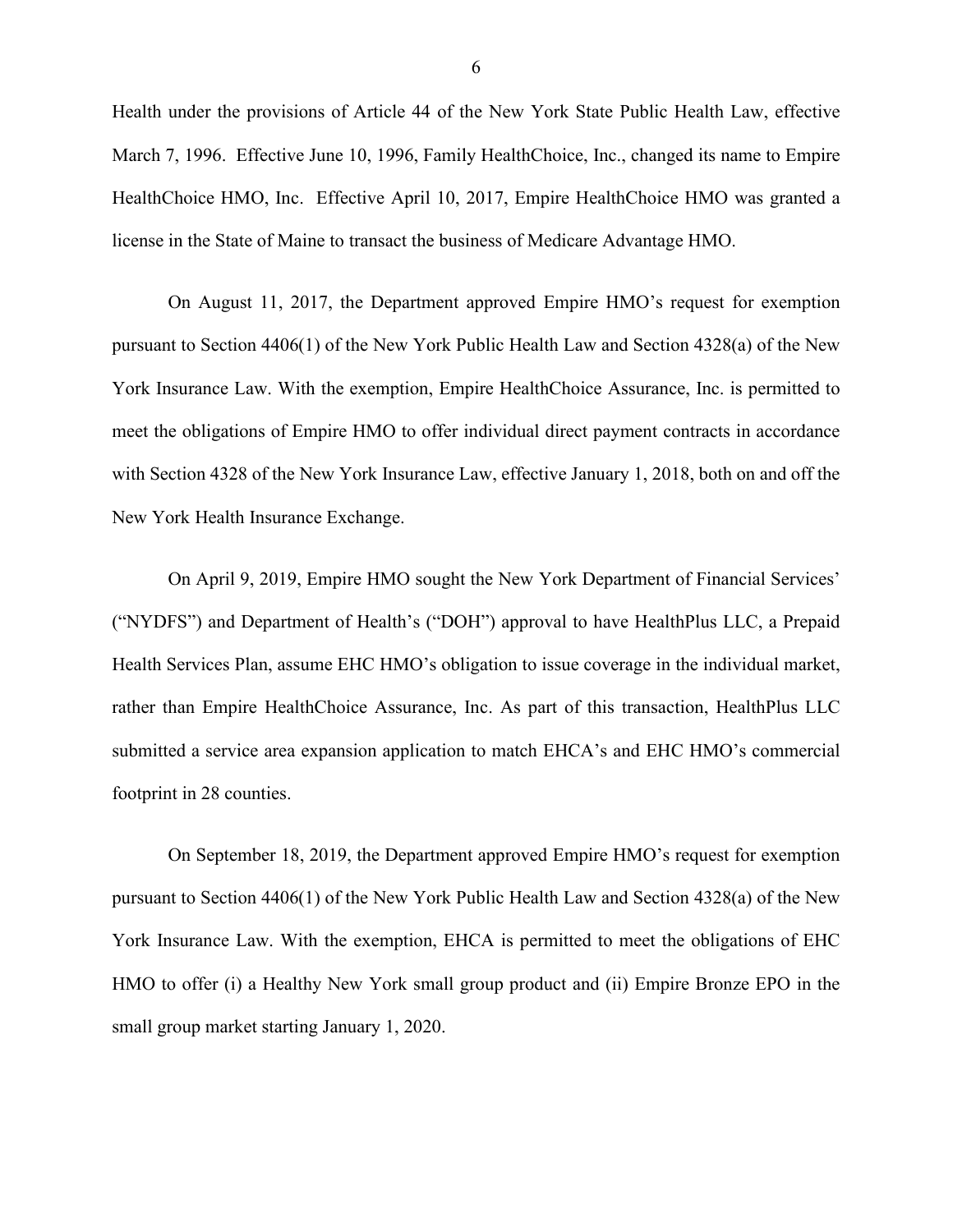On November 21, 2019, the Department approved EHC HMO's request for exemption pursuant to Section 4406(1) of the New York Public Health Law and Section 4328(a) of the New York Insurance Law. With the exemption, HealthPlus LLC is permitted to meet the obligations of EHC HMO to offer an insurance product in the individual market starting January 1, 2020.

EHC HMO is a licensee of the Blue Cross and Blue Shield Association ("BCBSA") and markets its product under the Blue Cross Blue Shield name. EHC HMO has been in operation for over 25 years and offers HMO, point-of-service, Medicare Advantage and state-sponsored products to group accounts in the greater New York metropolitan area and select upstate counties. As a BCBSA licensee, EHC HMO participates in the BlueCard program. BlueCard is a BCBSA nationwide program that enables members who need health care services while traveling or living in another Plan's service area to access their benefits through local BCBSA Plan's providers. It also allows the cost of service to be calculated in accordance with the local Plan's contract with providers. EHC HMO is a wholly-owned subsidiary of EHCA, which is an indirect wholly-owned subsidiary of Anthem, Inc., a publicly traded company.

#### A. Management and Controls

The EHC HMO Board of Directors ("BOD") is comprised of internal management and external independent directors. As required by Part 98-1.11(g) of the Administrative Rules and Regulations of the New York State Department of Health (10 NYCRR 98-1.11(g)), a minimum of twenty percent (20%) of the Board of Directors of the Plan must be comprised of enrollee representatives.

Part 98-1.11(g) of the Administrative Rules and Regulations of Department of Health (10 NYCRR 98-1.11(g)) states in part:

7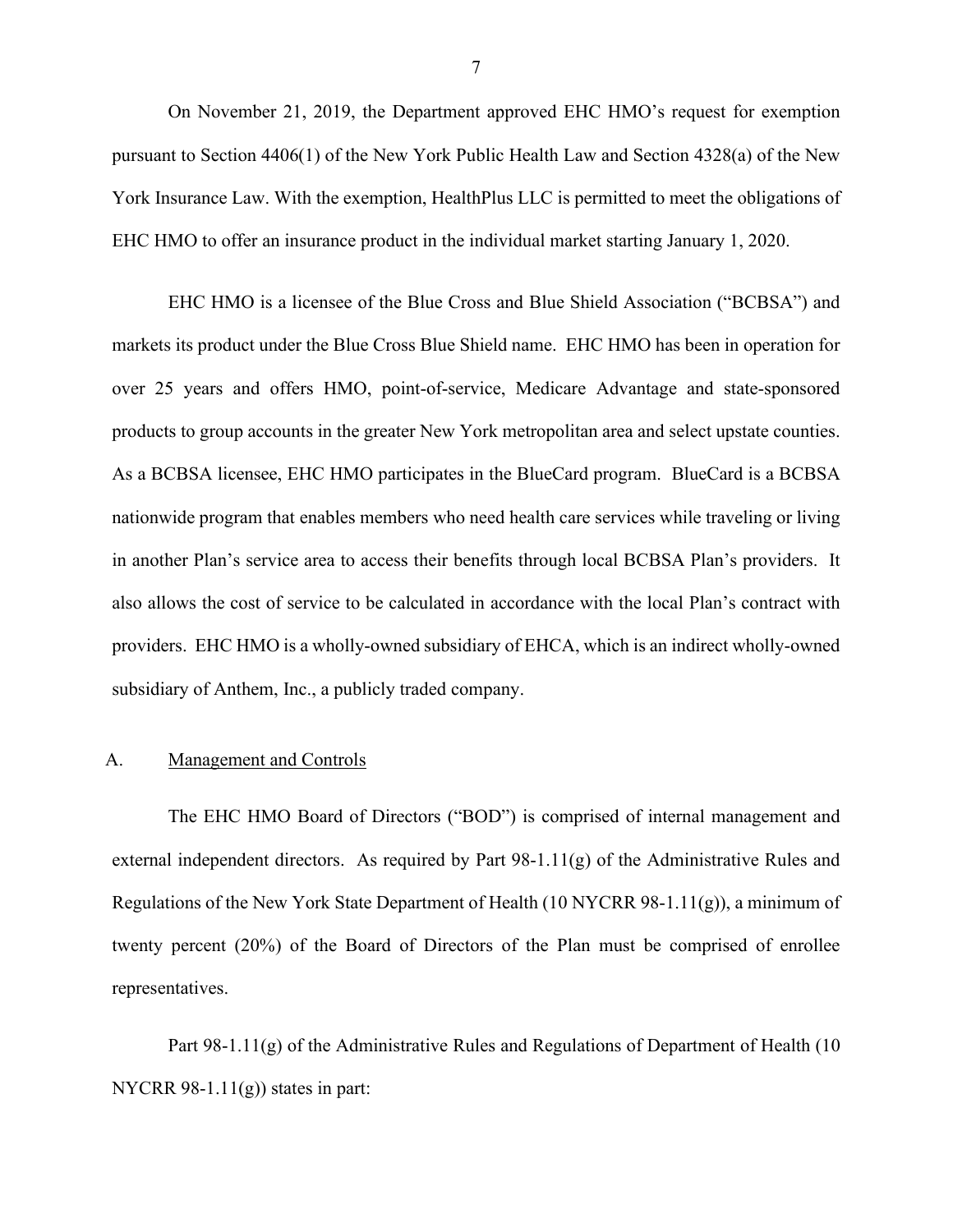"(g) Except in the case of an HMO operated by a corporation licensed under article 43 of the Insurance Law which also operates a Public Health Law article 44 line of business, no less than one third of the members of the governing authority of an MCO shall be composed of residents of New York State.

(1) Within one year of the MCO becoming operational, no less than 20 percent of the members of the governing authority shall be enrollees of such MCO..."

EHC HMO complied with this requirement during the examination period.

Pursuant to the Plan's By-laws, management of the Plan is to be vested in a Board of Directors consisting of not less than three (3) and not more than ten (10) Directors. As of December 31, 2019, EHC HMO's Board of Directors ("BOD") was comprised of four (4) Directors. The Audit Committee for Anthem, which is composed of outside Directors, assumes responsibility for all entities in the holding company structure. With the independent auditors, internal auditors, and the Risk Assessment and Controls group, the Anthem Audit Committee reviews the effectiveness of the accounting and financial controls and elicits recommendations that may improve controls. The Anthem Audit Committee meets each quarter and minutes of the meetings are prepared and retained.

The Plan's four (4) Directors and their principal business affiliation as of December 31, 2019, were as follows (see the Subsequent Events section for additional information):

|                        | Name and Residence Principal Business Affiliation |  |  |
|------------------------|---------------------------------------------------|--|--|
| Lois S. Freedman*      | Labor Coordinator/Operations                      |  |  |
| Allenhurst, NY         | Calico Corners                                    |  |  |
| Alan J. Murray         | Chairman, President and CEO                       |  |  |
| Syosset, NY            | Empire HealthChoice HMO, Inc.                     |  |  |
| Patrick J. O'Keeffe    | Attorney                                          |  |  |
| Queensbury, NY         | Anthem, Inc.                                      |  |  |
| Randall V. Pernicone** | <b>Financial Executive</b>                        |  |  |
| New Milford, NJ        | Anthem, Inc.                                      |  |  |

\*Enrollee representative per Part  $98-1.11(g)$  of the Administrative Rules and Regulations of the Department of Health (10 NYCRR 98-1.11(g)).

\*\*Effective March 5, 2020, Randall V. Pernicone resigned and was replaced by Jennifer Kuhn.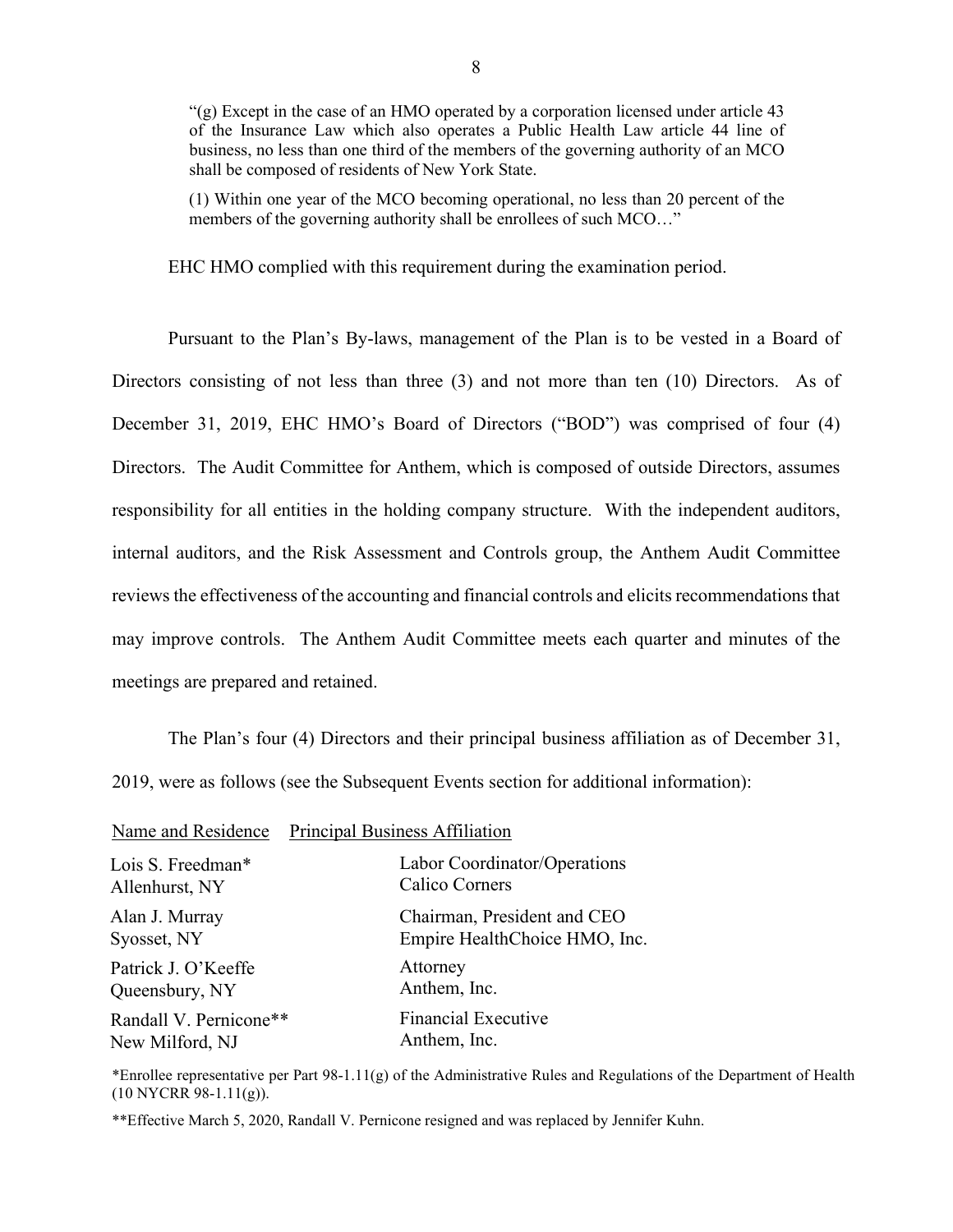A review of the minutes of the BOD meetings held during the examination period revealed that the meetings were generally well attended, with all members attending at least 50% of the meetings they were eligible to attend.

The principal officers of the Plan as of December 31, 2019, were as follows:

Name Title Jay H. Wagner Secretary Eric K. Noble Treasurer

Alan J. Murray President, Chief Executive Officer and Chairperson<br>Jav H. Wagner Secretary Patrick J. O'Keeffe **Assistant Secretary** 

#### B. Corporate Governance

Anthem, Inc. is a publicly traded, diversified health plan subject to the Sarbanes-Oxley Act of 2002. EHC HMO is required to be compliant with Insurance Regulation 203 – Enterprise Risk Management and Own Risk and Solvency Assessment. Controls are identified by management and testing managed and monitored by the Anthem Controls and Assurance Group that reports up through the Anthem Internal Audit Department ("IAD"). Shared services are managed by Anthem and include information technology, risk management, investments, accounting, and internal audit.

#### i. Enterprise Risk Management

Anthem has adopted an Enterprise Risk Management ("ERM") framework for proactively addressing and mitigating risks, including prospective business risks. Exhibit M of the Handbook (*Understanding the Corporate Governance Structure*) was utilized by the examiners as guidance for assessing corporate governance. It appears that the Plan's BOD and key executives maintain an effective control environment.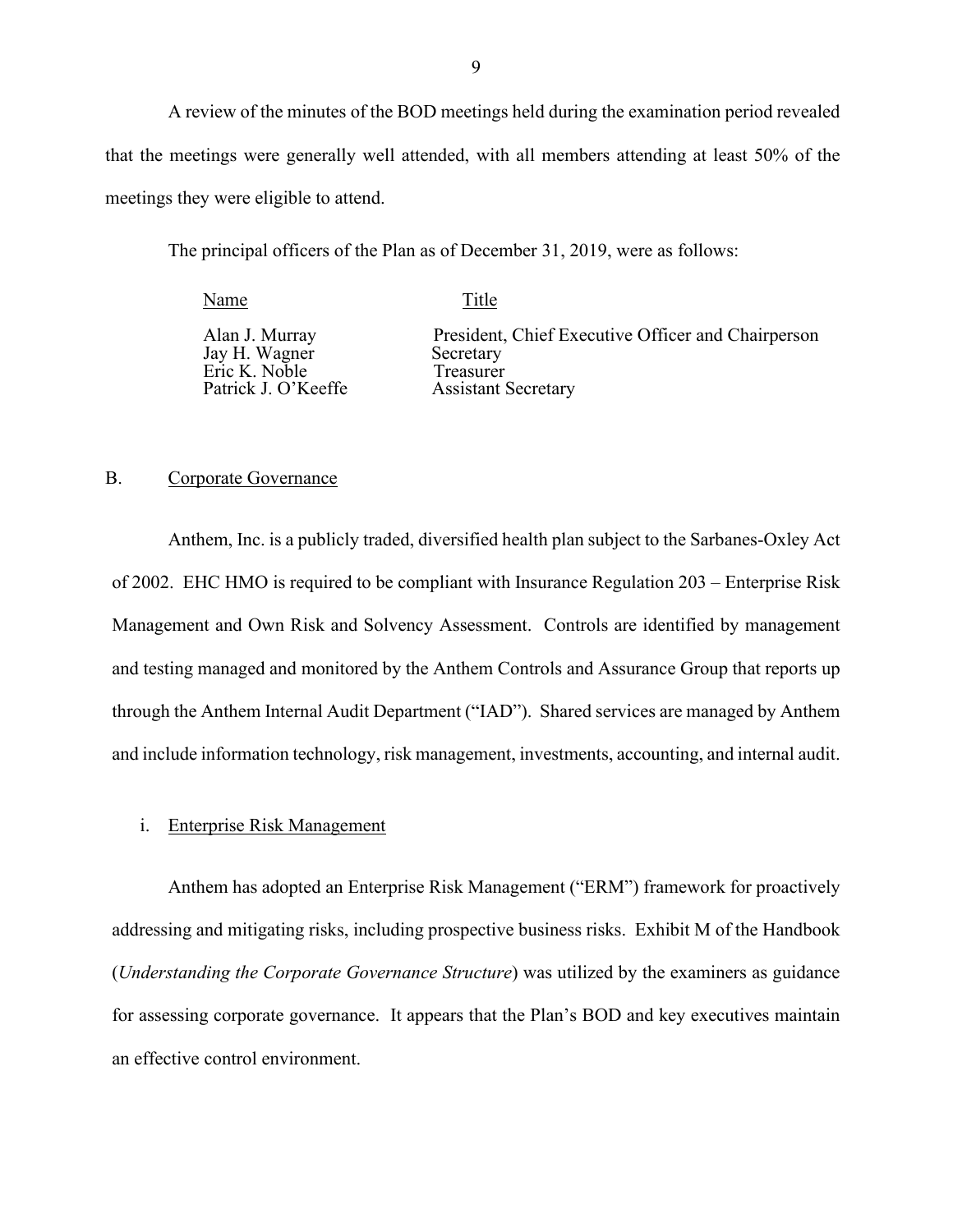#### ii. Internal Audit Department

Anthem assumed the Internal Audit Department ("IAD") function, which is independent of management, to serve the Anthem Audit Committee of the BOD (the "Audit Committee" or "AC"). In addition, Anthem has established an Audit Council to address the requirements of Insurance Regulation 118 (11 NYCRR 89) – Audited Financial Statements, New York's version of the NAIC's Model Audit Rule, and assist management at the local level with any insurance regulatory reviews.

During the course of this examination, consideration was given to the significance and potential impact of certain IAD and Risk Control and Assurance ("RCA") findings. To the extent possible, the examiners relied upon the work performed by the IAD, as prescribed by the Handbook.

No exceptions were noted by the examiners relative to the Plan's corporate governance.

#### C. Territory and Plan of Operation

EHC HMO is a licensee of the Blue Cross and Blue Shield Association ("BCBSA") and markets its products under the Blue Cross Blue Shield trade name. EHC HMO has been in operation for over twenty-three (23) years and offers HMO, Point-of-Service and Medicare Advantage products in the greater New York metropolitan area and select upstate counties.

As set forth in its certificate of authority, EHC HMO is permitted to serve the following twenty-eight (28) counties in the State of New York.

#### **New York Region**

Bronx Dutchess Kings Nassau

New York Putnam Queens Richmond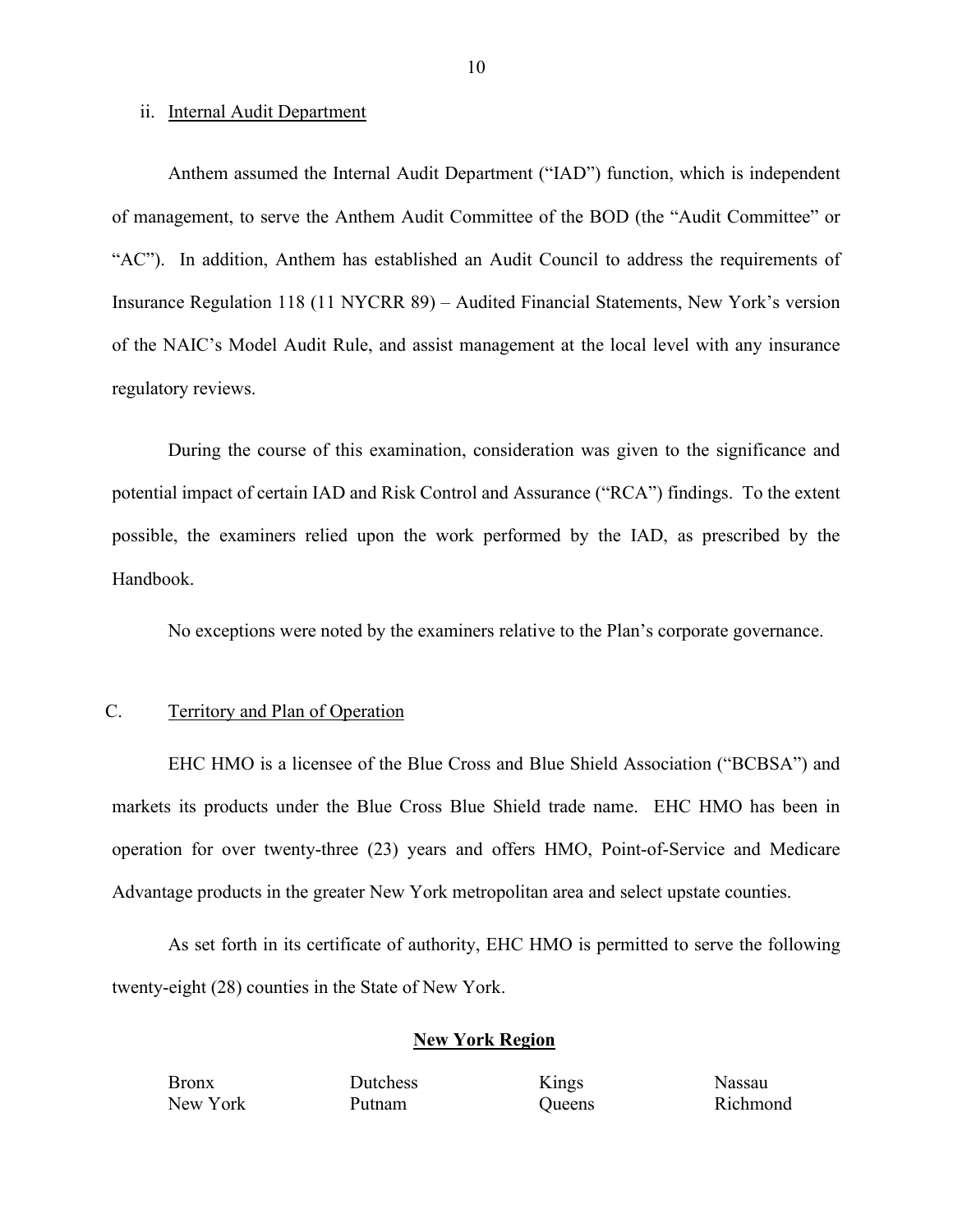| Rockland   | Suffolk    | Westchester          |             |
|------------|------------|----------------------|-------------|
|            |            | <b>Albany Region</b> |             |
| Albany     | Clinton    | Columbia             | Delaware    |
| Essex      | Fulton     | Greene               | Montgomery  |
| Orange     | Rensselaer | Saratoga             | Schenectady |
| Schoharie  | Sullivan   | Ulster               | Warren      |
| Washington |            |                      |             |

The following table displays EHC HMO's net admitted assets, capital and surplus, net

premium income, and net income (loss) during the period under examination:

|      | Net Admitted  | Capital and    | Net Premium     | Net             |
|------|---------------|----------------|-----------------|-----------------|
|      | Assets        | <b>Surplus</b> | Income          | Income $(Loss)$ |
| 2017 | \$525,218,643 | \$203,598,764  | \$1,283,055,054 | \$ (38,392,110) |
| 2018 | 434,637,489   | 187,011,169    | 990,349,910     | (15,792,130)    |
| 2019 | 408,659,367   | 157, 155, 770  | 975,799,152     | (41, 118, 044)  |

As of December 31, 2019, health care services were provided to 82,107 members. The following chart shows annual membership changes during the examination period by number and percentage:

|                | 2017       | <u>2018</u> | <u>2019</u> |
|----------------|------------|-------------|-------------|
| <b>Members</b> | 134,609    | 85,513      | 82,107      |
| % of Change    | $(4.98)\%$ | $(36.47)\%$ | $(3.98)\%$  |

The decrease in members from calendar year 2017 to calendar year 2018 was due to an August 11, 2017 Department approval of the Empire HMO's request for an exemption pursuant to Section 4406(1) of the New York Public Health Law and Section 4328(a) of the New York Insurance Law. With the exemption, Empire HealthChoice Assurance, Inc. is permitted to meet the obligations of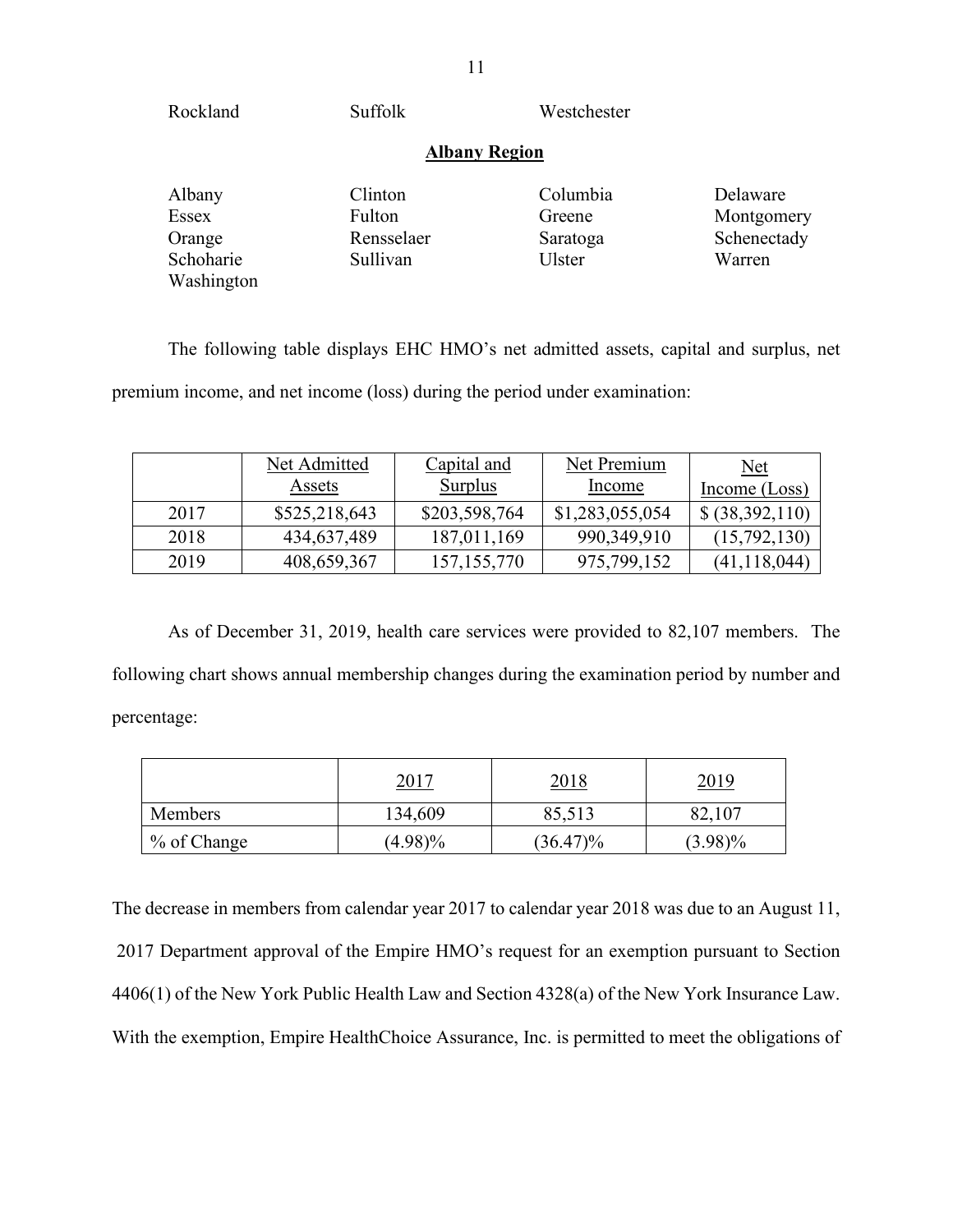Empire HMO to offer individual direct payment contracts in accordance with Insurance Law section 4328, effective January 1, 2018, both on and off the New York Health Insurance Exchange.

#### D. Risk-Based Capital

Risk-Based Capital ("RBC") measures the minimum amount of capital appropriate for the Plan to support its overall business operations in consideration of its size and inherent risks. An RBC of 300 or below can result in regulatory action.

The Plan's RBC during the examination period was above the regulatory action level.

#### E. Holding Company System

EHC HMO is a wholly-owned subsidiary of EHCA. As of the examination date, EHCA was a wholly-owned subsidiary of WellPoint Holding Corporation ("WHC"). WHC was a whollyowned subsidiary of Anthem, which is a publicly traded company and the largest health benefits plan in terms of members in the United States.

The following chart depicts the Plan's abbreviated holding company system as of December 31, 2019:

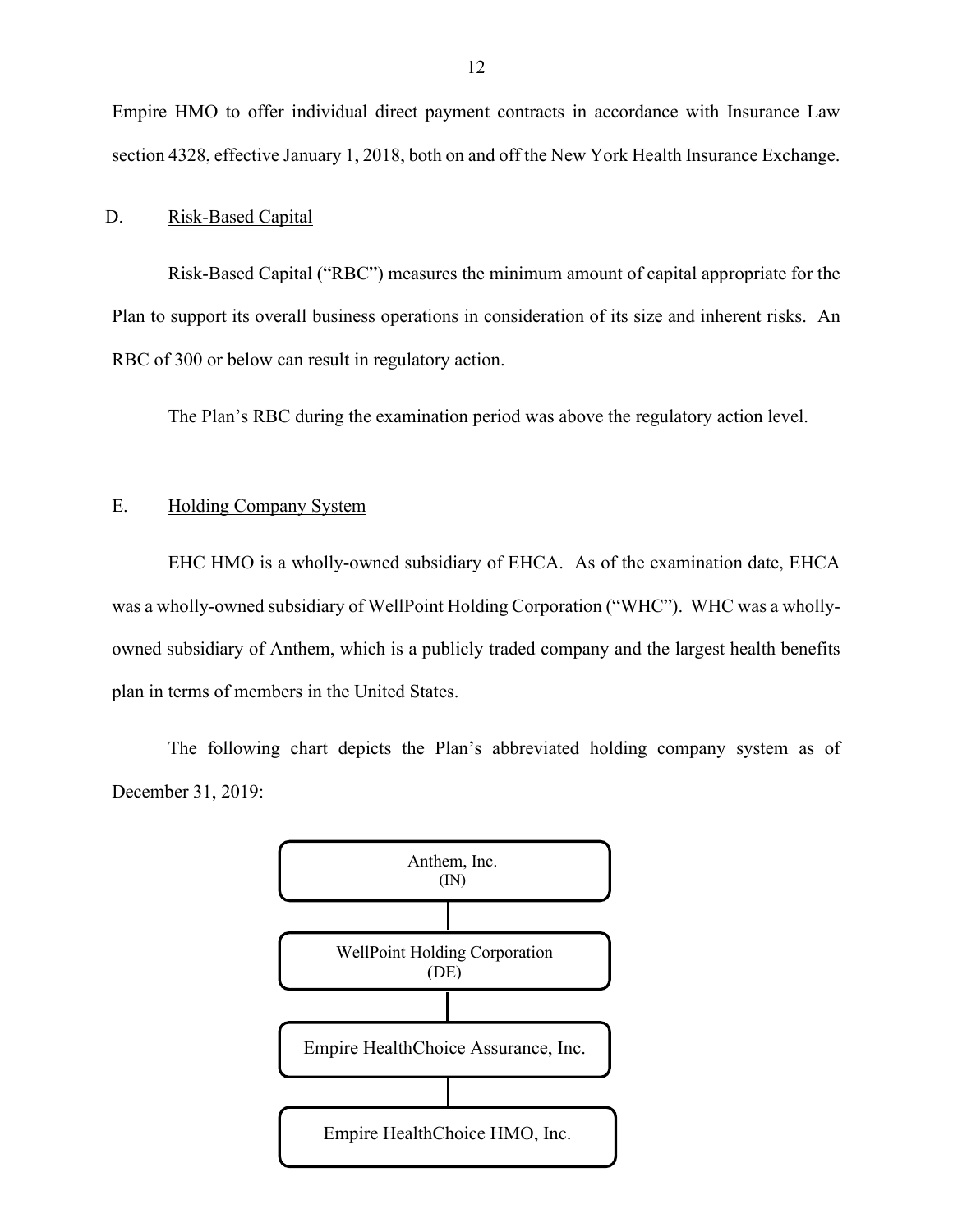The Plan, during the examination period, was a party to inter-company agreements with its affiliates, which were subject to the New York State Department of Health ("NYSDOH") and the Department's review and approval. These agreements involved activities such as administrative services, cash management, investment management, and tax allocation.

Part 98-1.10(c) of the Administrative Rules and Regulations of the NYSDOH (10 NYCRR

 $98-1.10(c)$ ) states in part:

"... Thirty days prior notice to the commissioner and, except in the case of a PHSP, HIV SNP or PCPCP, the superintendent, is required before entering into the following transactions between a controlled MCO and any person in its holding company system: a reinsurance agreement or an agreement for rendering services on a regular or systematic basis, other than medical or management services that require prior approval under this Subpart. Such transactions may become effective unless the commissioner or the superintendent has disapproved the transaction within such period."

Inter-company agreements and amendments for EHC HMO that were in place as of

December 31, 2019, included the following:

• Amended and Restated WellPoint Master Administrative Services Agreement – The Plan entered into an Amended and Restated Master Administrative Services Agreement ("MASA") and Attachment NY-02, effective January 1, 2008, with Anthem (fka "WellPoint") and its subsidiaries and affiliates. This Agreement and the Attachment NY-02 were approved by the Department on July 3, 2008.

The MASA was amended in order to incorporate provisions from the 2010 National Association of Insurance Commissioner's Model Insurance Holding Company Regulatory Act and Model Insurance Holding Company System Model Regulation with Reporting Forms and Instructions. Approval of the amendment was requested by a letter dated June 14, 2018. This amendment was submitted to the Department pursuant to Section 1505(d)(3) on the New York Insurance Law and New York Health Department Regulation 10 NYCRR 98-1.10(c). The Amendment was revised and resubmitted on July 9, 2018. The Department issued a no objection letter dated July 11, 2018.

• Management Service Agreement ("MSA") between Empire HealthChoice HMO, Inc. and IngenioRx - This agreement was submitted on October 31, 2019 and approved by the New York Department of Health March 12, 2020. The effective date of the MSA March 12, 2020.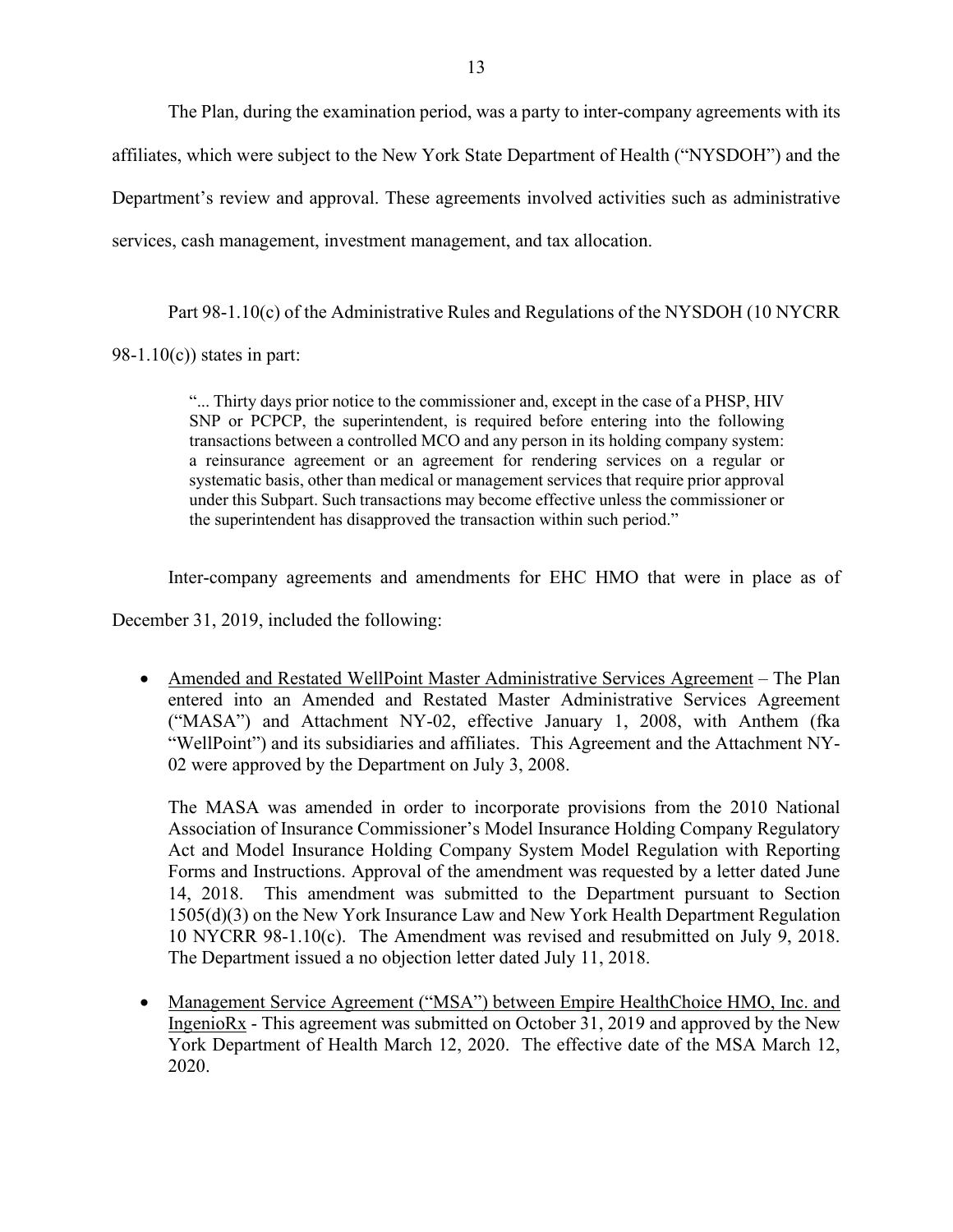• Federal Income Tax Allocation Agreement – EHC HMO entered into an Amended Consolidated Federal Income Tax Agreement, retroactively effective December 31, 2005, with Anthem (fka "WellPoint") and its subsidiaries. This agreement was submitted to the Department on September 28, 2006, and a letter of no objection was sent to the Plan on October 4, 2006.

#### F. Reinsurance

There was no reinsurance assumed or ceded during the period under examination.

#### G. Internal Controls

The NAIC Risk Surveillance approach to financial examinations relies on the review of mitigating controls applicable to the inherent risks of the companies examined. In the case of Anthem and EHC HMO, the mitigating controls are housed in "Open Pages," a vendor purchased software package. Controls related to the Anthem Sarbanes-Oxley ("SOX") and Insurance Regulation No. 118 (11 NYCRR 89) are tested and monitored by Anthem's Risk Control and Assurance ("RCA") group. Within Anthem's SOX records, the internal controls applicable to EHC HMO were identified by its management.

A thorough review of Anthem's SOX controls documentation and the Plan's MAR internal controls were an important component of the examination process. There were no identified material weaknesses or significant deficiencies identified by EY, the Plan's Auditor. Additionally, there were no material control deficiencies or internal control observations noted by the examiners during the review of Anthem's and the Companies' internal controls that warranted attention.

The information technology ("IT") environment for EHC HMO is managed in a shared services model by Anthem, Inc. Under this model, Anthem manages all aspects of information technology for the entire holding company.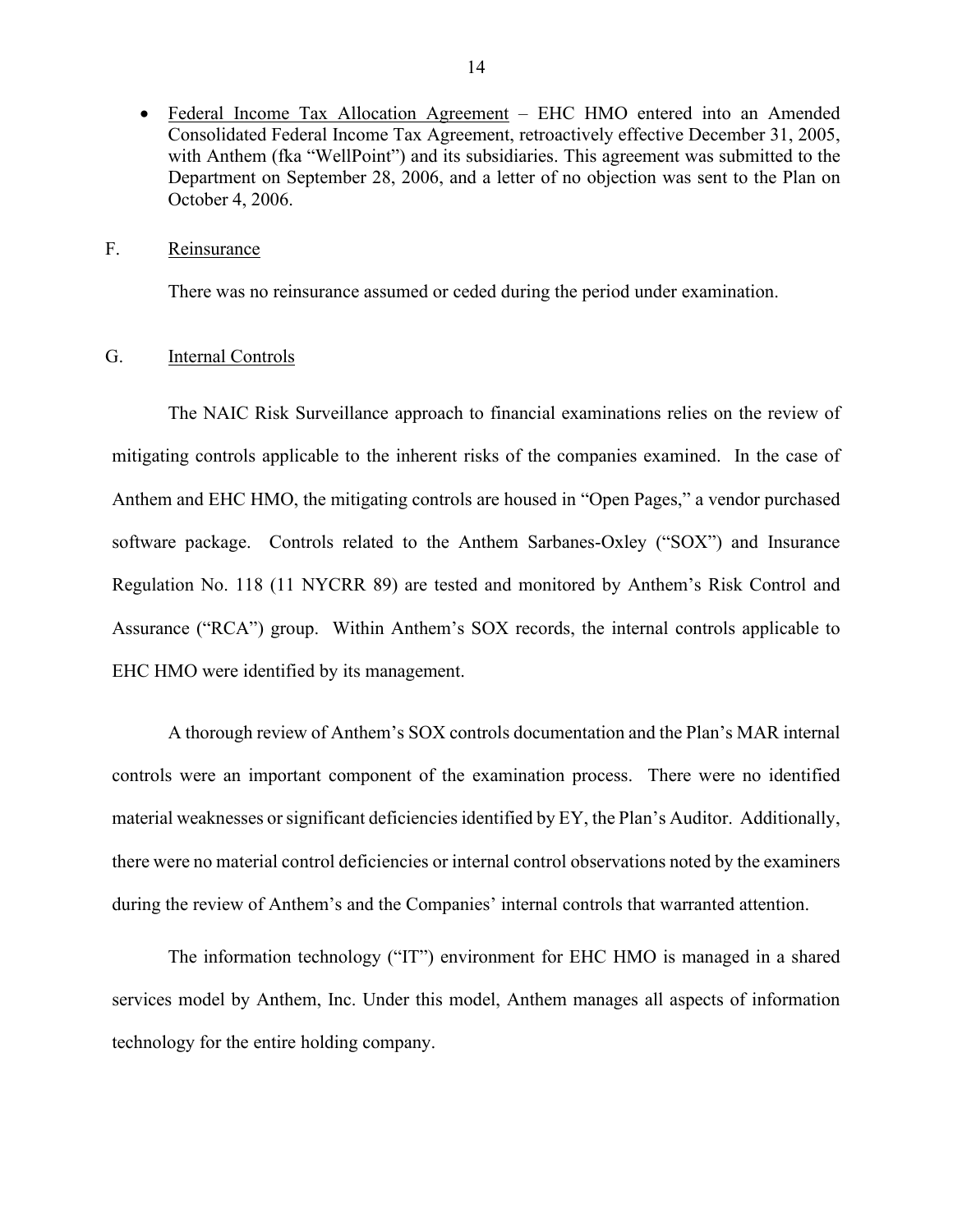IT infrastructure and operations for the financially significant systems identified were managed at the data centers located in Richmond, Virginia; Virginia Beach, Virginia; Harrisonburg, Virginia; and St. Louis, Missouri.

The examination encompassed a review of the controls for financially significant applications, systems and infrastructure. The IT portion of the examination was performed in accordance with the Handbook and utilized applicable procedures found in Exhibit C – *Evaluation of Controls in Information Technology* – of the Handbook.

Controls for financially significant applications, systems, and underlying infrastructure in each of the NAIC Exhibit C Information Technology Work Program areas listed below represent the framework for the scope of this examination. The following control areas were reviewed:

- Align, Plan and Organize;
- Build, Acquire and Implement;
- Deliver, Service and Support; and
- Monitor, Evaluate, and Assess.

It was determined that the overall assessment of the Plan's IT general controls ("ITGC") environment for the key financial systems that supported the preparation of the Plan's financial statements supported an ITGC reliance-based financial examination. The IT examiners assessed the ITGC for EHC HMO as effective.

#### H. Financial risk transfer agreements with health care providers

Part 101.4(c) of Insurance Regulation No. 164 (11 NYCRR 101.4(c)) states in part:

"(c) An insurer who uses a capitation arrangement to transfer all or part of its financial risk to a health care provider must do so by means of a contract approved by the superintendent…"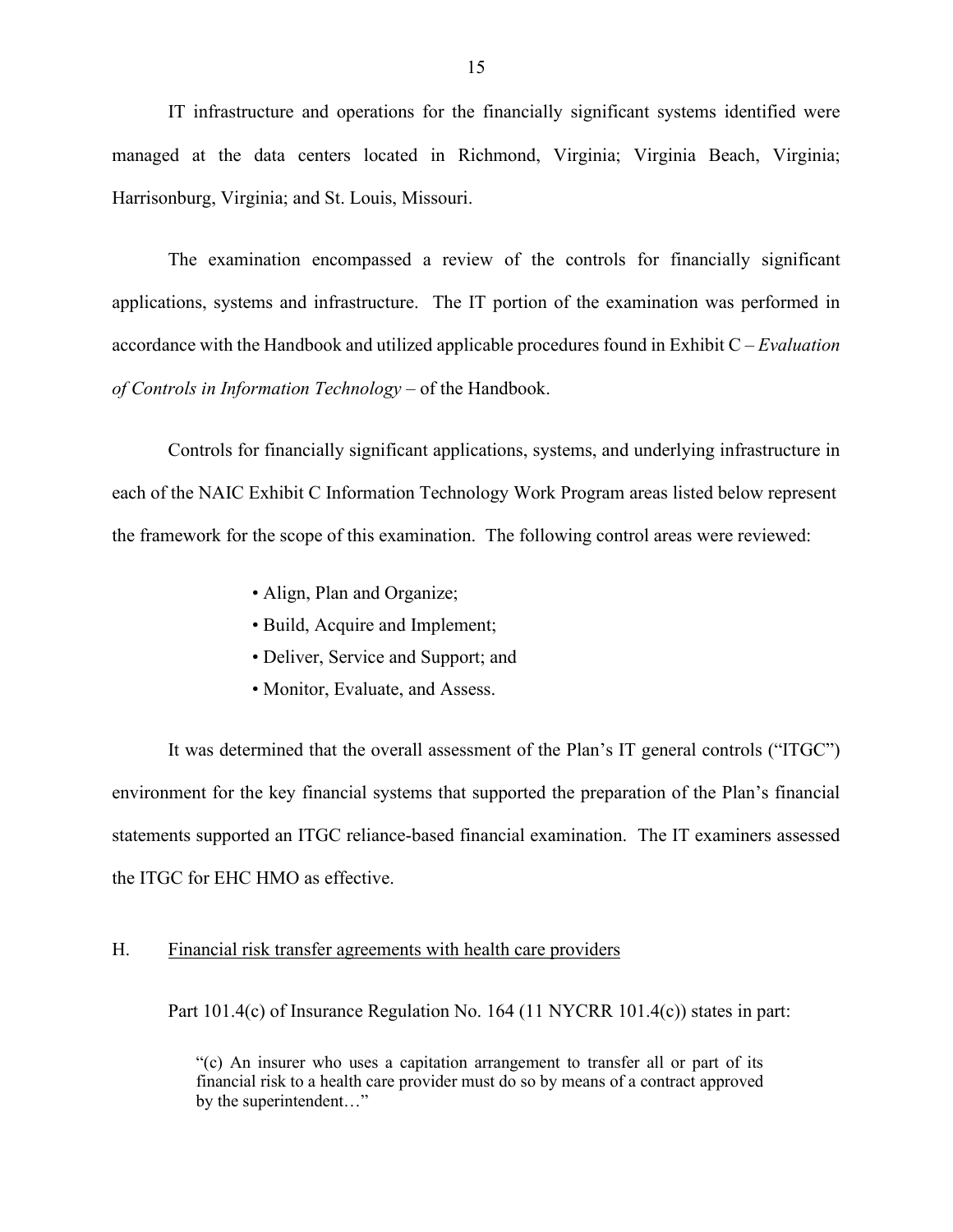The following amendments were made, during the examination period, to previously approved health care provider agreements that transferred financial risk:

#### Quest Diagnostics:

• Seventeenth Amendment to the Amended and Restated Participating Laboratory Services Provider Agreement dated July 1, 2004, effective August 1, 2017.

#### American Specialty Health IPA of New York, Inc.:

- Thirteenth Amendment to the Independent Practice Association Agreement between EHC HMO and American Specialty Health IPA of New York, Inc. dated March 10, 2016, effective January 1, 2016.
- Fourteenth Amendment to the Independent Practice Associate Agreement between EHC HMO and American Specialty Health IPA of New York, Inc. dated December 22, 2016, effective January 1, 2017.
- Fifteenth Amendment to the Independent Practice Association Agreement between EHC HMO and American Specialty Health IPA of New York, Inc. The agreement extends the term of the IPA Agreement through December 31, 2023 and implements revised PMPM rates. This amendment was submitted to the NYDFS for approval on November 27, 2019 and is currently under review.

#### I. Conflict of Interest Statements

The examiners requested the Conflict of Interest statements for EHC HMO Board of Directors and officers. It was noted that a board member did not complete a Conflict of Interest statement in accordance with Anthem's policy.

It is recommended that Anthem require all management and non-management associates on each subsidiary's Board of Directors complete a Conflict of Interest statement, in compliance with Anthem's Conflict of Interest Policy, and provide such copies upon request.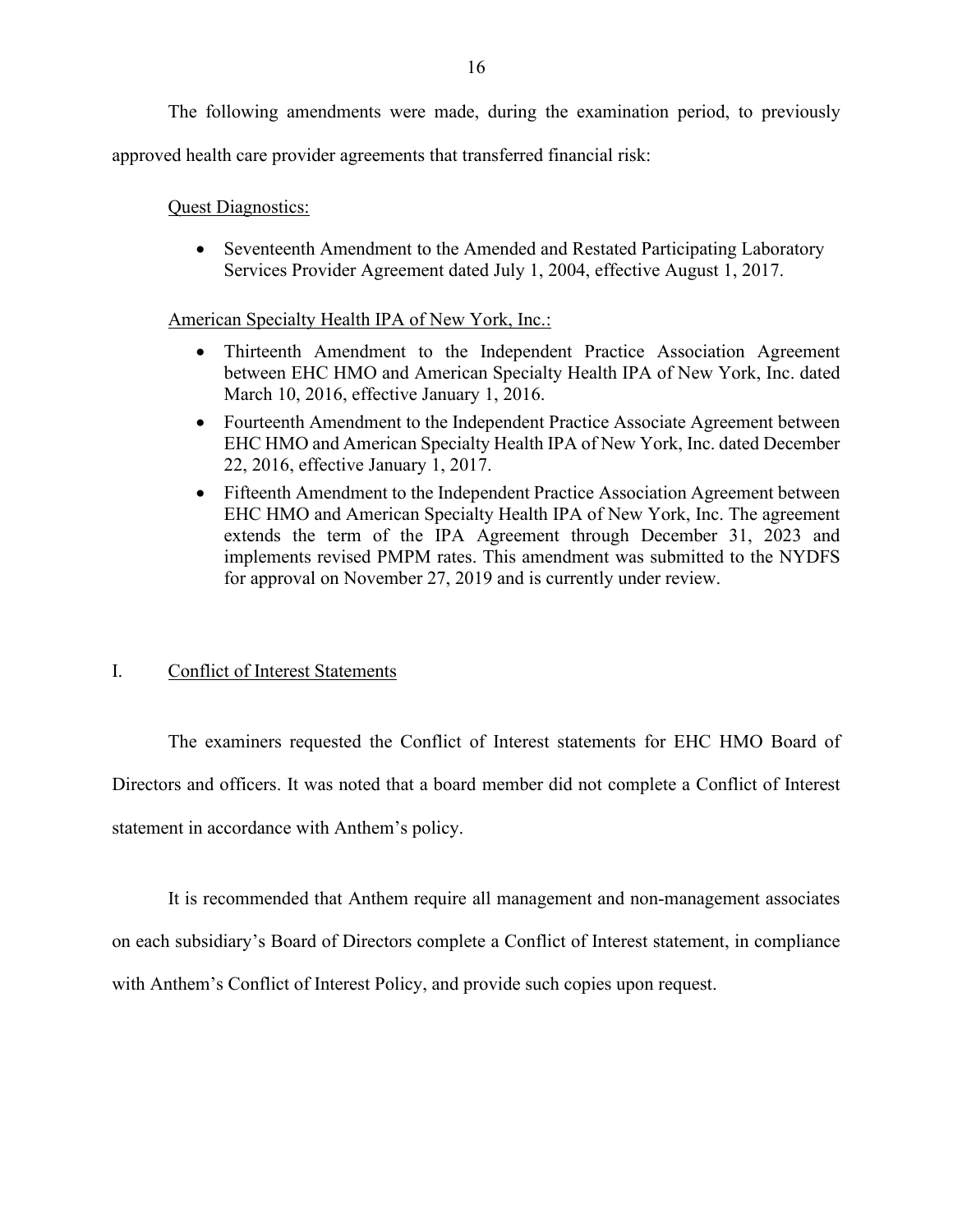#### J. Investment Policy

Anthem utilizes a single Investment Policy Statement ("IPS") for all entities that is intentionally broad. In certain instances, the IPS limits are in excess of state investment statutes. As a result, Anthem must provide each external Investment Manager with Investment Guidelines as an Appendix to the Investment Management Agreement, in order to ensure compliance with state investment statutes.

This does not represent best practice as each insurance entity may have several managers and aggregate investment limits for each entity are not specifically stated in a separate IPS. Therefore, it is possible for each manager to be in compliance with its investment guidelines but for the insurance entity to not be in compliance with state investment statutes, due to the lack of aggregate entity level investment limits stated in a separate IPS.

As a good business practice, it is recommended that the Plan review and update its investment policy on a regular basis to ensure that its policy is in compliance with the New York Insurance Law.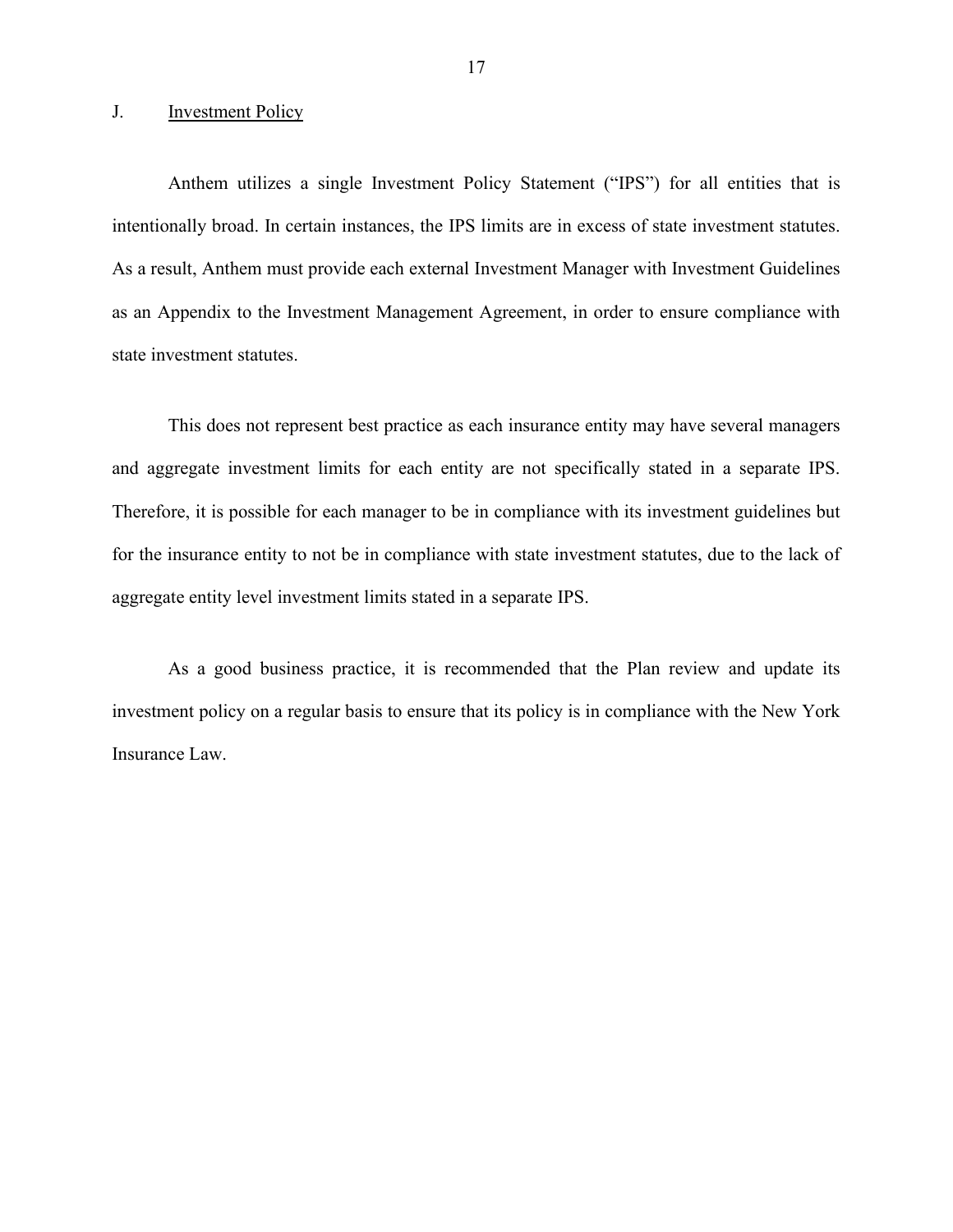#### **3. FINANCIAL STATEMENTS**

The following statements show the assets, liabilities, capital and surplus as of December 31, 2019, as contained in EHC HMO's 2019 filed annual statement, a condensed summary of operations, and a reconciliation of the capital and surplus account for each of the years under review. The examiners' review of a sample of transactions did not reveal any differences which materially affected the Plan's financial condition as presented in the financial statements contained in the December 31, 2019 filed annual statement.

The firm of Ernst and Young, LLP ("EY") was retained by Anthem to audit EHC HMO's combined statutory basis statements of financial position as of December 31<sup>st</sup> of each year in the examination period, and the related statutory-basis statements of operations, capital and surplus, and cash flows for the year then ended.

EY concluded that the statutory financial statements presented fairly, in all material respects, the financial position of the Plan at the respective audit dates. Balances reported in these audited financial statements were reconciled to the 2018 and 2019 annual statements with no discrepancies noted.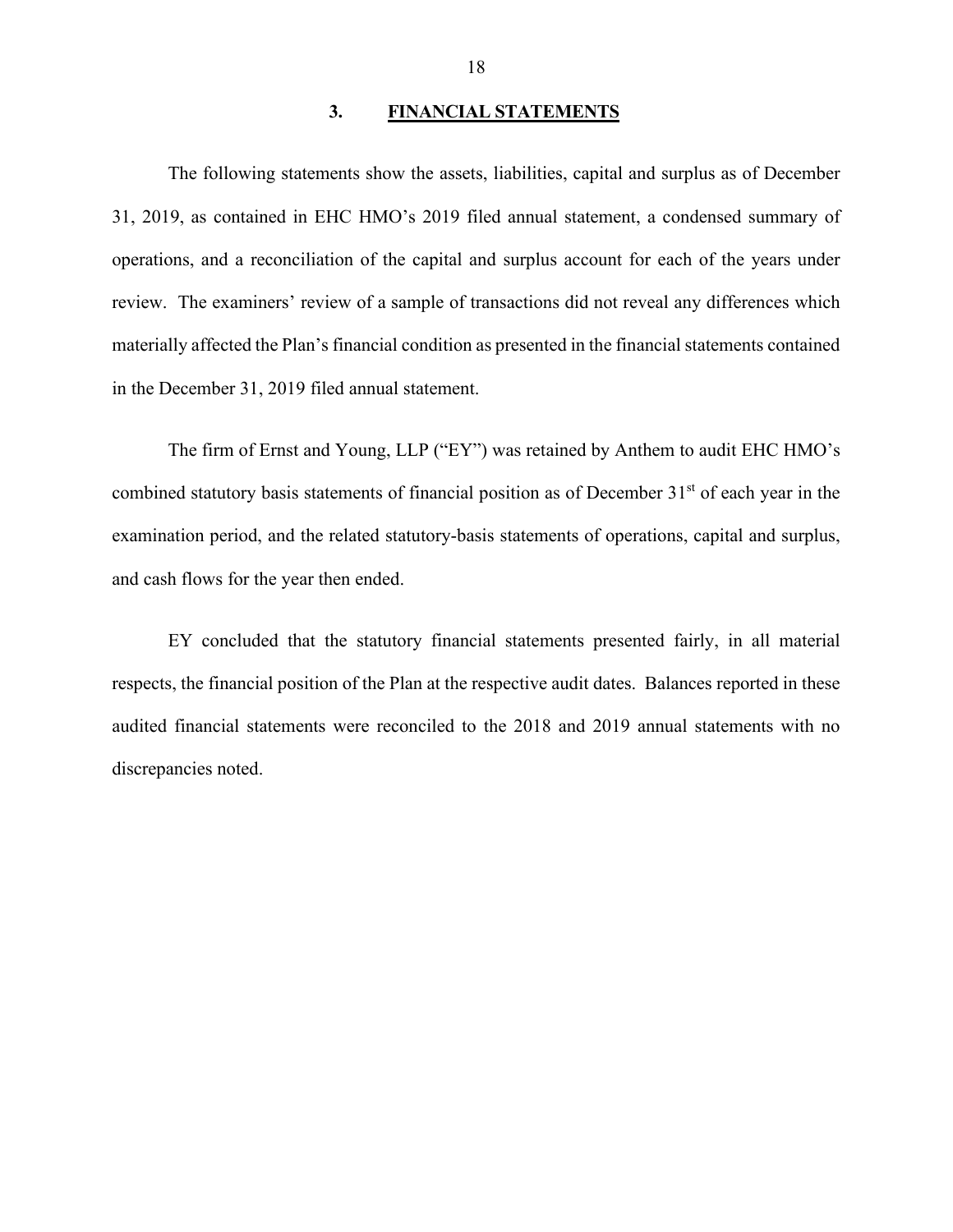## A. Balance Sheet

### Assets

| Cash and short-term investments<br>8,646,481<br>Securities lending reinvested collateral assets<br>4,274,969<br>Investment income due and accrued<br>3,128,426<br>Uncollected premiums in the course of collection<br>12,982,349<br>19,843,232<br>Accrued retrospective premiums<br>273,028<br>Amounts receivable relating to uninsured plans<br>3,749,005<br>Current federal income tax recoverable<br>Health care and other amounts receivable<br>17,235,073<br>Aggregate write-ins for other than invested assets<br>New York assessment<br>9,240,020<br>Medicare receivables<br>8,797,422<br>2,643,363<br>Prepaid expenses<br>Premium tax recoverable<br>2,367,110<br>Stop-loss receivables<br>1,616,037<br>510,375<br>City income tax recoverable<br>235,938<br>State income tax recoverable<br>Blue card receivables<br>9,008<br>\$<br>Total assets<br>408,659,367<br>Liabilities<br>\$<br>88,963,406<br>Claims unpaid<br>6,791,641<br>Accrued medical incentive pool and bonus amounts<br>2,007,118<br>Unpaid claims adjustment expenses<br>53,631,925<br>Aggregate health policy reserves<br>Aggregate health claim reserves<br>5,297<br>Premiums received in advance<br>962,451<br>3,196,323<br>General expenses due or accrued<br>Amounts withheld or retained for the account of others<br>687,136<br>4,891,752<br>Remittances and items not allocated<br>77,684,077<br>Amounts due to parents, subsidiaries and affiliates<br>438,646<br>Payable for securities<br>4,274,969<br>Payable for securities lending<br>Aggregate write-ins for other liabilities<br>Miscellaneous medicare liabilities<br>5,795,597<br><b>Escheat liability</b><br>765,199<br>704,248<br>Accounts payable – miscellaneous<br>Out of area program payable<br>383,056<br>Other premium liability<br>320,756 | <b>Bonds</b>      | \$<br>313, 107, 531 |
|--------------------------------------------------------------------------------------------------------------------------------------------------------------------------------------------------------------------------------------------------------------------------------------------------------------------------------------------------------------------------------------------------------------------------------------------------------------------------------------------------------------------------------------------------------------------------------------------------------------------------------------------------------------------------------------------------------------------------------------------------------------------------------------------------------------------------------------------------------------------------------------------------------------------------------------------------------------------------------------------------------------------------------------------------------------------------------------------------------------------------------------------------------------------------------------------------------------------------------------------------------------------------------------------------------------------------------------------------------------------------------------------------------------------------------------------------------------------------------------------------------------------------------------------------------------------------------------------------------------------------------------------------------------------------------------------------------------------------------------------------------------------------------------------------|-------------------|---------------------|
|                                                                                                                                                                                                                                                                                                                                                                                                                                                                                                                                                                                                                                                                                                                                                                                                                                                                                                                                                                                                                                                                                                                                                                                                                                                                                                                                                                                                                                                                                                                                                                                                                                                                                                                                                                                                  |                   |                     |
|                                                                                                                                                                                                                                                                                                                                                                                                                                                                                                                                                                                                                                                                                                                                                                                                                                                                                                                                                                                                                                                                                                                                                                                                                                                                                                                                                                                                                                                                                                                                                                                                                                                                                                                                                                                                  |                   |                     |
|                                                                                                                                                                                                                                                                                                                                                                                                                                                                                                                                                                                                                                                                                                                                                                                                                                                                                                                                                                                                                                                                                                                                                                                                                                                                                                                                                                                                                                                                                                                                                                                                                                                                                                                                                                                                  |                   |                     |
|                                                                                                                                                                                                                                                                                                                                                                                                                                                                                                                                                                                                                                                                                                                                                                                                                                                                                                                                                                                                                                                                                                                                                                                                                                                                                                                                                                                                                                                                                                                                                                                                                                                                                                                                                                                                  |                   |                     |
|                                                                                                                                                                                                                                                                                                                                                                                                                                                                                                                                                                                                                                                                                                                                                                                                                                                                                                                                                                                                                                                                                                                                                                                                                                                                                                                                                                                                                                                                                                                                                                                                                                                                                                                                                                                                  |                   |                     |
|                                                                                                                                                                                                                                                                                                                                                                                                                                                                                                                                                                                                                                                                                                                                                                                                                                                                                                                                                                                                                                                                                                                                                                                                                                                                                                                                                                                                                                                                                                                                                                                                                                                                                                                                                                                                  |                   |                     |
|                                                                                                                                                                                                                                                                                                                                                                                                                                                                                                                                                                                                                                                                                                                                                                                                                                                                                                                                                                                                                                                                                                                                                                                                                                                                                                                                                                                                                                                                                                                                                                                                                                                                                                                                                                                                  |                   |                     |
|                                                                                                                                                                                                                                                                                                                                                                                                                                                                                                                                                                                                                                                                                                                                                                                                                                                                                                                                                                                                                                                                                                                                                                                                                                                                                                                                                                                                                                                                                                                                                                                                                                                                                                                                                                                                  |                   |                     |
|                                                                                                                                                                                                                                                                                                                                                                                                                                                                                                                                                                                                                                                                                                                                                                                                                                                                                                                                                                                                                                                                                                                                                                                                                                                                                                                                                                                                                                                                                                                                                                                                                                                                                                                                                                                                  |                   |                     |
|                                                                                                                                                                                                                                                                                                                                                                                                                                                                                                                                                                                                                                                                                                                                                                                                                                                                                                                                                                                                                                                                                                                                                                                                                                                                                                                                                                                                                                                                                                                                                                                                                                                                                                                                                                                                  |                   |                     |
|                                                                                                                                                                                                                                                                                                                                                                                                                                                                                                                                                                                                                                                                                                                                                                                                                                                                                                                                                                                                                                                                                                                                                                                                                                                                                                                                                                                                                                                                                                                                                                                                                                                                                                                                                                                                  |                   |                     |
|                                                                                                                                                                                                                                                                                                                                                                                                                                                                                                                                                                                                                                                                                                                                                                                                                                                                                                                                                                                                                                                                                                                                                                                                                                                                                                                                                                                                                                                                                                                                                                                                                                                                                                                                                                                                  |                   |                     |
|                                                                                                                                                                                                                                                                                                                                                                                                                                                                                                                                                                                                                                                                                                                                                                                                                                                                                                                                                                                                                                                                                                                                                                                                                                                                                                                                                                                                                                                                                                                                                                                                                                                                                                                                                                                                  |                   |                     |
|                                                                                                                                                                                                                                                                                                                                                                                                                                                                                                                                                                                                                                                                                                                                                                                                                                                                                                                                                                                                                                                                                                                                                                                                                                                                                                                                                                                                                                                                                                                                                                                                                                                                                                                                                                                                  |                   |                     |
|                                                                                                                                                                                                                                                                                                                                                                                                                                                                                                                                                                                                                                                                                                                                                                                                                                                                                                                                                                                                                                                                                                                                                                                                                                                                                                                                                                                                                                                                                                                                                                                                                                                                                                                                                                                                  |                   |                     |
|                                                                                                                                                                                                                                                                                                                                                                                                                                                                                                                                                                                                                                                                                                                                                                                                                                                                                                                                                                                                                                                                                                                                                                                                                                                                                                                                                                                                                                                                                                                                                                                                                                                                                                                                                                                                  |                   |                     |
|                                                                                                                                                                                                                                                                                                                                                                                                                                                                                                                                                                                                                                                                                                                                                                                                                                                                                                                                                                                                                                                                                                                                                                                                                                                                                                                                                                                                                                                                                                                                                                                                                                                                                                                                                                                                  |                   |                     |
|                                                                                                                                                                                                                                                                                                                                                                                                                                                                                                                                                                                                                                                                                                                                                                                                                                                                                                                                                                                                                                                                                                                                                                                                                                                                                                                                                                                                                                                                                                                                                                                                                                                                                                                                                                                                  |                   |                     |
|                                                                                                                                                                                                                                                                                                                                                                                                                                                                                                                                                                                                                                                                                                                                                                                                                                                                                                                                                                                                                                                                                                                                                                                                                                                                                                                                                                                                                                                                                                                                                                                                                                                                                                                                                                                                  |                   |                     |
|                                                                                                                                                                                                                                                                                                                                                                                                                                                                                                                                                                                                                                                                                                                                                                                                                                                                                                                                                                                                                                                                                                                                                                                                                                                                                                                                                                                                                                                                                                                                                                                                                                                                                                                                                                                                  |                   |                     |
|                                                                                                                                                                                                                                                                                                                                                                                                                                                                                                                                                                                                                                                                                                                                                                                                                                                                                                                                                                                                                                                                                                                                                                                                                                                                                                                                                                                                                                                                                                                                                                                                                                                                                                                                                                                                  |                   |                     |
|                                                                                                                                                                                                                                                                                                                                                                                                                                                                                                                                                                                                                                                                                                                                                                                                                                                                                                                                                                                                                                                                                                                                                                                                                                                                                                                                                                                                                                                                                                                                                                                                                                                                                                                                                                                                  |                   |                     |
|                                                                                                                                                                                                                                                                                                                                                                                                                                                                                                                                                                                                                                                                                                                                                                                                                                                                                                                                                                                                                                                                                                                                                                                                                                                                                                                                                                                                                                                                                                                                                                                                                                                                                                                                                                                                  |                   |                     |
|                                                                                                                                                                                                                                                                                                                                                                                                                                                                                                                                                                                                                                                                                                                                                                                                                                                                                                                                                                                                                                                                                                                                                                                                                                                                                                                                                                                                                                                                                                                                                                                                                                                                                                                                                                                                  |                   |                     |
|                                                                                                                                                                                                                                                                                                                                                                                                                                                                                                                                                                                                                                                                                                                                                                                                                                                                                                                                                                                                                                                                                                                                                                                                                                                                                                                                                                                                                                                                                                                                                                                                                                                                                                                                                                                                  |                   |                     |
|                                                                                                                                                                                                                                                                                                                                                                                                                                                                                                                                                                                                                                                                                                                                                                                                                                                                                                                                                                                                                                                                                                                                                                                                                                                                                                                                                                                                                                                                                                                                                                                                                                                                                                                                                                                                  |                   |                     |
|                                                                                                                                                                                                                                                                                                                                                                                                                                                                                                                                                                                                                                                                                                                                                                                                                                                                                                                                                                                                                                                                                                                                                                                                                                                                                                                                                                                                                                                                                                                                                                                                                                                                                                                                                                                                  |                   |                     |
|                                                                                                                                                                                                                                                                                                                                                                                                                                                                                                                                                                                                                                                                                                                                                                                                                                                                                                                                                                                                                                                                                                                                                                                                                                                                                                                                                                                                                                                                                                                                                                                                                                                                                                                                                                                                  |                   |                     |
|                                                                                                                                                                                                                                                                                                                                                                                                                                                                                                                                                                                                                                                                                                                                                                                                                                                                                                                                                                                                                                                                                                                                                                                                                                                                                                                                                                                                                                                                                                                                                                                                                                                                                                                                                                                                  |                   |                     |
|                                                                                                                                                                                                                                                                                                                                                                                                                                                                                                                                                                                                                                                                                                                                                                                                                                                                                                                                                                                                                                                                                                                                                                                                                                                                                                                                                                                                                                                                                                                                                                                                                                                                                                                                                                                                  |                   |                     |
|                                                                                                                                                                                                                                                                                                                                                                                                                                                                                                                                                                                                                                                                                                                                                                                                                                                                                                                                                                                                                                                                                                                                                                                                                                                                                                                                                                                                                                                                                                                                                                                                                                                                                                                                                                                                  |                   |                     |
|                                                                                                                                                                                                                                                                                                                                                                                                                                                                                                                                                                                                                                                                                                                                                                                                                                                                                                                                                                                                                                                                                                                                                                                                                                                                                                                                                                                                                                                                                                                                                                                                                                                                                                                                                                                                  |                   |                     |
|                                                                                                                                                                                                                                                                                                                                                                                                                                                                                                                                                                                                                                                                                                                                                                                                                                                                                                                                                                                                                                                                                                                                                                                                                                                                                                                                                                                                                                                                                                                                                                                                                                                                                                                                                                                                  |                   |                     |
|                                                                                                                                                                                                                                                                                                                                                                                                                                                                                                                                                                                                                                                                                                                                                                                                                                                                                                                                                                                                                                                                                                                                                                                                                                                                                                                                                                                                                                                                                                                                                                                                                                                                                                                                                                                                  |                   |                     |
|                                                                                                                                                                                                                                                                                                                                                                                                                                                                                                                                                                                                                                                                                                                                                                                                                                                                                                                                                                                                                                                                                                                                                                                                                                                                                                                                                                                                                                                                                                                                                                                                                                                                                                                                                                                                  |                   |                     |
|                                                                                                                                                                                                                                                                                                                                                                                                                                                                                                                                                                                                                                                                                                                                                                                                                                                                                                                                                                                                                                                                                                                                                                                                                                                                                                                                                                                                                                                                                                                                                                                                                                                                                                                                                                                                  |                   |                     |
|                                                                                                                                                                                                                                                                                                                                                                                                                                                                                                                                                                                                                                                                                                                                                                                                                                                                                                                                                                                                                                                                                                                                                                                                                                                                                                                                                                                                                                                                                                                                                                                                                                                                                                                                                                                                  |                   |                     |
|                                                                                                                                                                                                                                                                                                                                                                                                                                                                                                                                                                                                                                                                                                                                                                                                                                                                                                                                                                                                                                                                                                                                                                                                                                                                                                                                                                                                                                                                                                                                                                                                                                                                                                                                                                                                  |                   |                     |
|                                                                                                                                                                                                                                                                                                                                                                                                                                                                                                                                                                                                                                                                                                                                                                                                                                                                                                                                                                                                                                                                                                                                                                                                                                                                                                                                                                                                                                                                                                                                                                                                                                                                                                                                                                                                  |                   |                     |
|                                                                                                                                                                                                                                                                                                                                                                                                                                                                                                                                                                                                                                                                                                                                                                                                                                                                                                                                                                                                                                                                                                                                                                                                                                                                                                                                                                                                                                                                                                                                                                                                                                                                                                                                                                                                  | Total liabilities | \$<br>251,503,597   |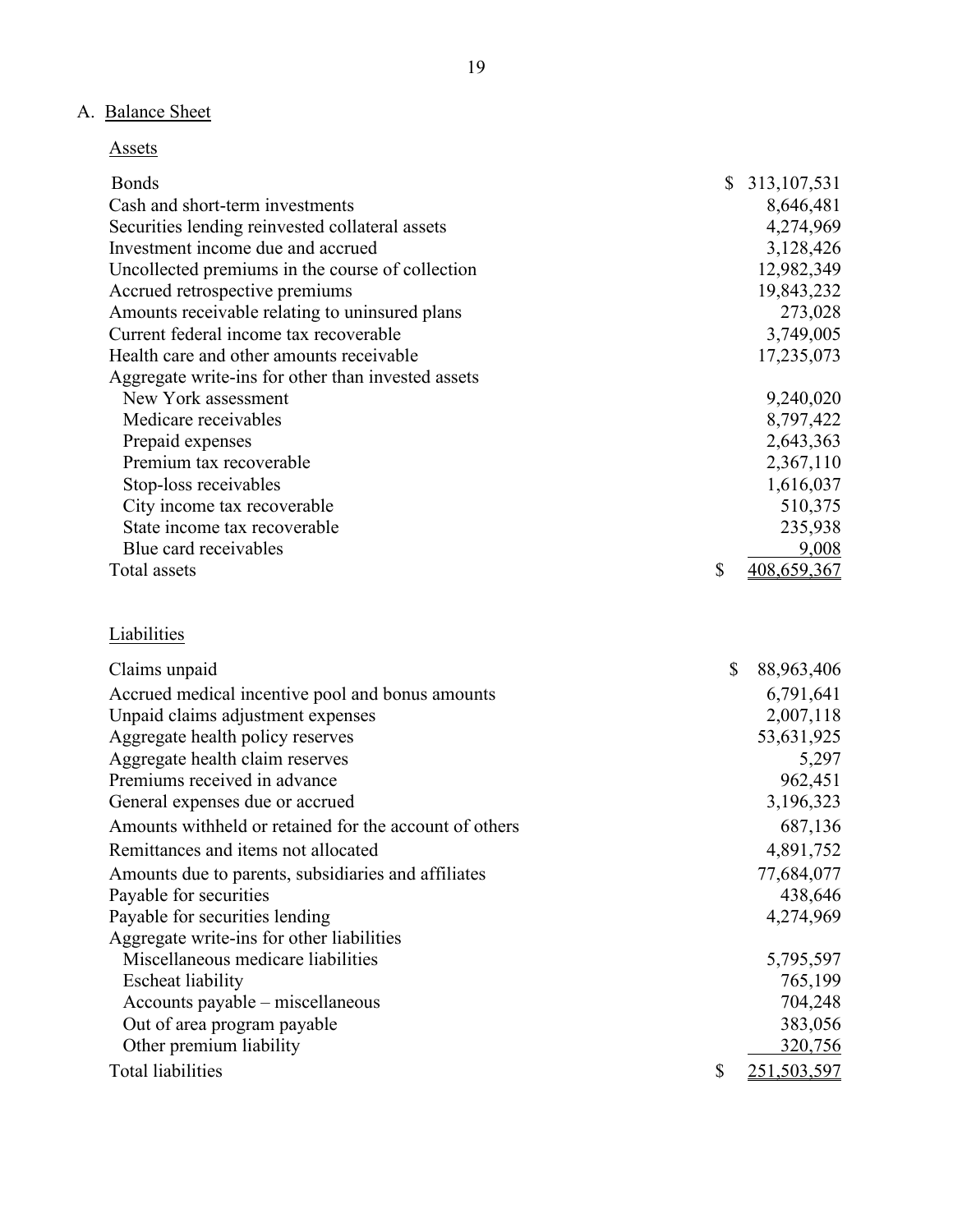#### Capital and Surplus

| Aggregate write-ins for special surplus funds            |   | 17,985,713     |
|----------------------------------------------------------|---|----------------|
| Common capital stock                                     |   |                |
| Gross paid in and contributed surplus                    |   | 101,999,998    |
| Aggregate write-ins for other than special surplus funds |   | 121,974,894    |
| Unassigned funds (surplus)                               |   | (84, 804, 837) |
| Total capital and surplus                                |   | 157, 155, 770  |
| Total liabilities, capital and surplus                   | S | 408,659,367    |

**NOTE:** The Internal Revenue Service ("IRS") routinely conducts a Compliance Assurance evaluation of tax returns for Anthem and its affiliates. There were no known IRS findings reported from the Compliance Assurance evaluation completed for December 31, 2017, December 31, 2018 or December 31, 2019. The examiners are unaware of any potential exposure of issues related to EHC HMO for any tax assessments and no liability has been established herein relative to such contingency.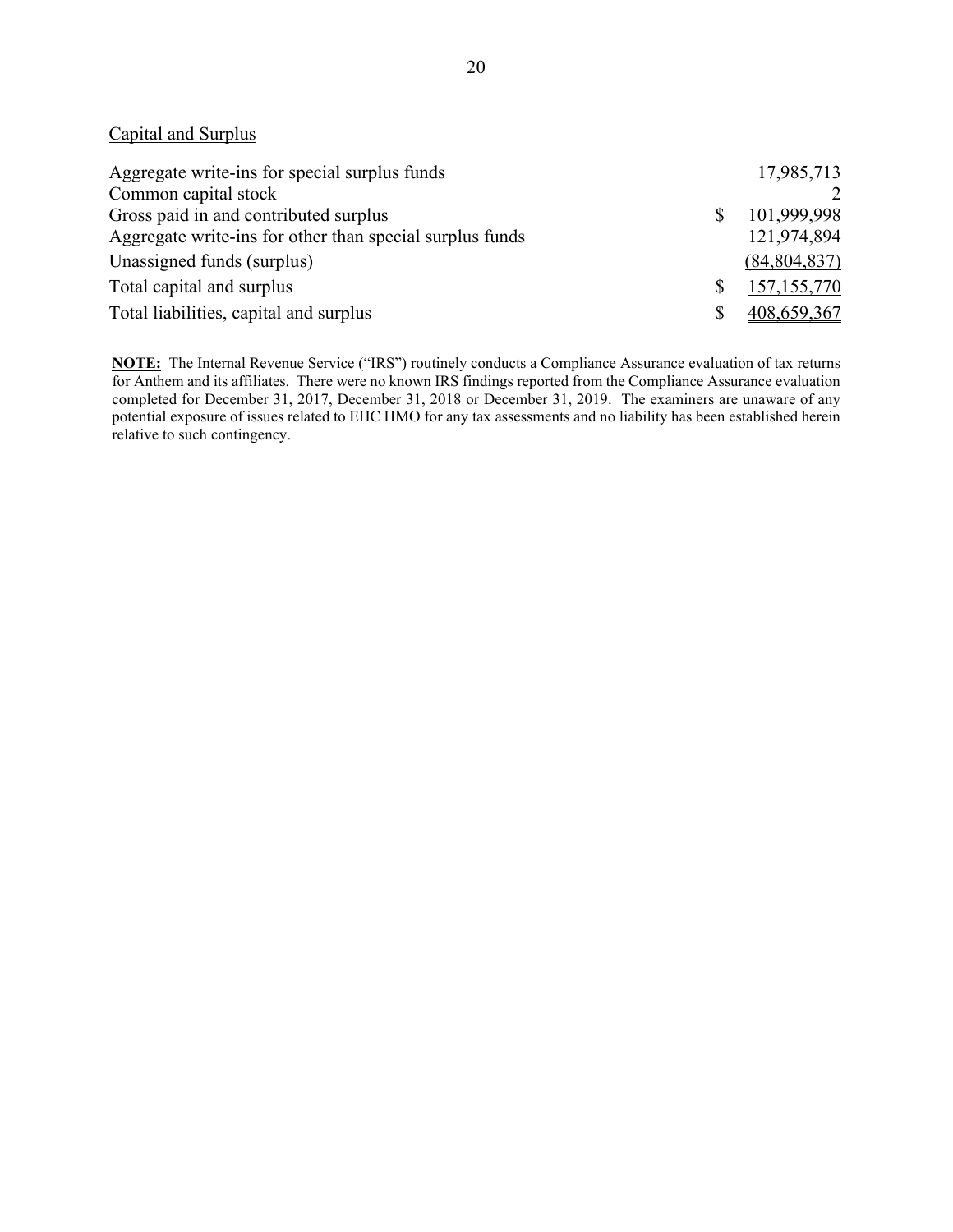B. Statement of Revenue and Expenses and Changes in Capital and Surplus

The Plan's capital and surplus decreased by \$66,776,072 during the three-year examination period,

January 1, 2017 through December 31, 2019, detailed as follows:

### Revenue

| Premium income                                          | \$3,249,204,116 |                       |
|---------------------------------------------------------|-----------------|-----------------------|
| Change in unearned premium reserve                      | 5,062,756       |                       |
| Total revenue                                           |                 | \$3,254,266,872       |
|                                                         |                 |                       |
|                                                         |                 |                       |
| Hospital and medical expenses                           |                 |                       |
| Hospital/medical benefits                               | \$2,244,222,788 |                       |
| Other professional services                             | 150,833,991     |                       |
| Outside referrals                                       | 122,990,404     |                       |
| Emergency room and out-of-area                          | 94,667,496      |                       |
| Prescription drugs                                      | 352,043,426     |                       |
| Aggregate write-ins for other hospital and medical      | (7,913,077)     |                       |
| Incentive pool, withhold adjustments and bonus          |                 |                       |
| amounts                                                 | 62,615,018      |                       |
| Net reinsurance recoveries                              | (1,060,587)     |                       |
| Total hospital and medical expenses                     | \$3,018,399,459 |                       |
| Claims adjustment expenses                              | 138,799,554     |                       |
| General administrative expenses                         | 259,756,972     |                       |
| Increase in reserves for life and accident and health   |                 |                       |
| contracts                                               | 6,515,498       |                       |
| Total underwriting deductions                           |                 | \$3,423,471,483       |
|                                                         |                 |                       |
| Net underwriting (loss)                                 |                 | \$<br>(169, 204, 611) |
| Net investment income earned                            |                 | 32,894,967            |
| Net realized capital gains less capital gains tax       |                 | 597,515               |
| Net investment gains                                    |                 | 33,492,482            |
| Net loss from agents' premium balances charged off      |                 | (1,024,282)           |
| Aggregate write-ins for other income or expense         |                 | (1,522,848)           |
| Net income or (loss) after capital gains tax and before |                 |                       |
| all other federal income taxes                          |                 | \$<br>(138, 259, 259) |
| Federal and foreign income taxes incurred               |                 | (42, 956, 975)        |
| Net (loss)                                              |                 | \$<br>(95,302,284)    |
|                                                         |                 |                       |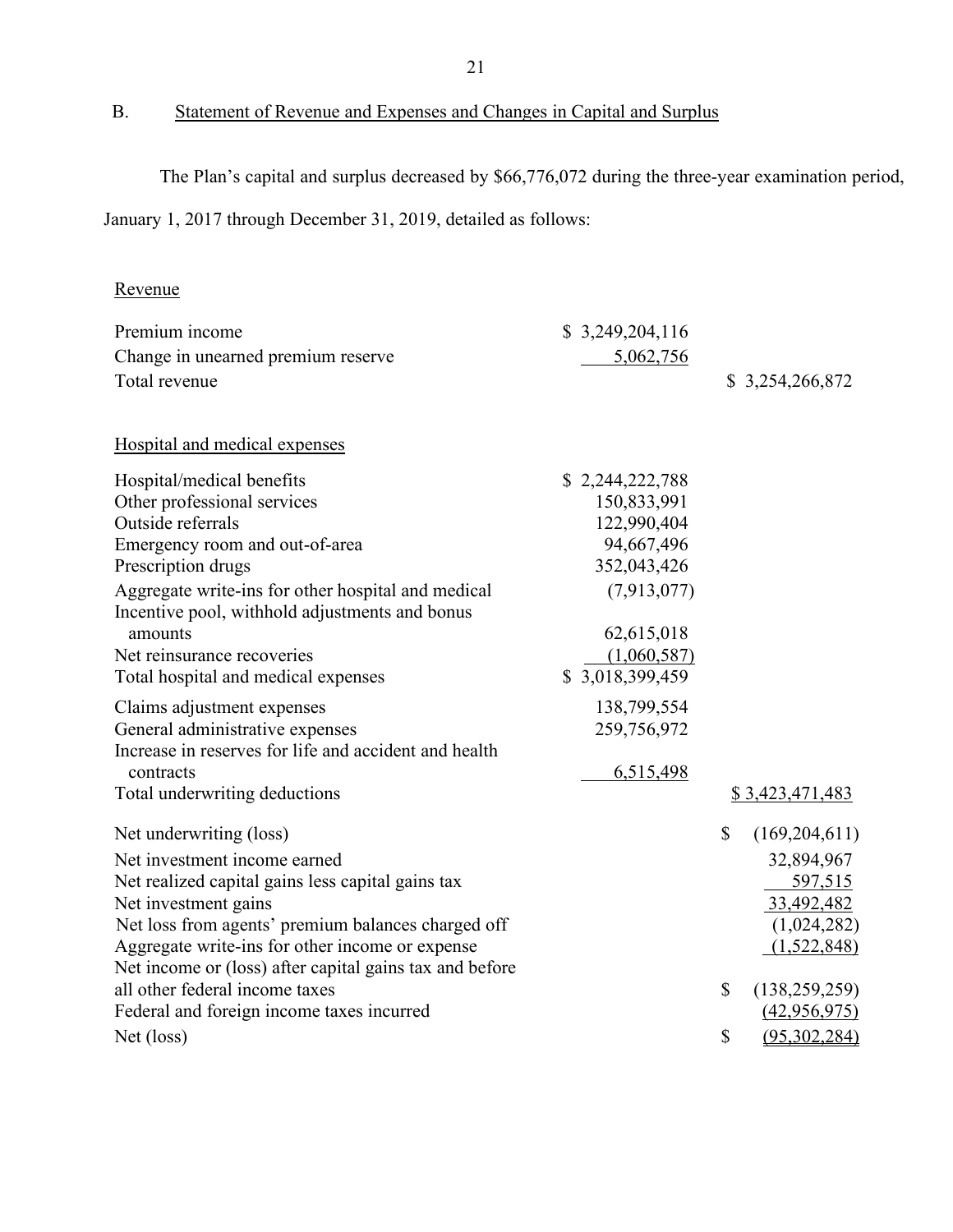## Changes in Capital and Surplus

| Capital and surplus, per report on<br>examination, as of December 31, 2016 | Gains in                | Losses in    | \$223,931,842   |
|----------------------------------------------------------------------------|-------------------------|--------------|-----------------|
|                                                                            | Surplus                 | Surplus      |                 |
| Net loss<br>Net change in unrealized capital losses                        | \$<br>45,196            | \$95,302,284 |                 |
| Change in net deferred income tax                                          |                         | 4,897,633    |                 |
| Change in non-admitted assets                                              | 3,378,649<br>30,000,000 |              |                 |
| Surplus adjustments: Paid-in<br>Net decrease in capital and surplus        |                         |              | \$ (66,776,072) |
| Capital and surplus, per report on<br>examination, as of December 31, 2016 |                         |              | \$157,155,770   |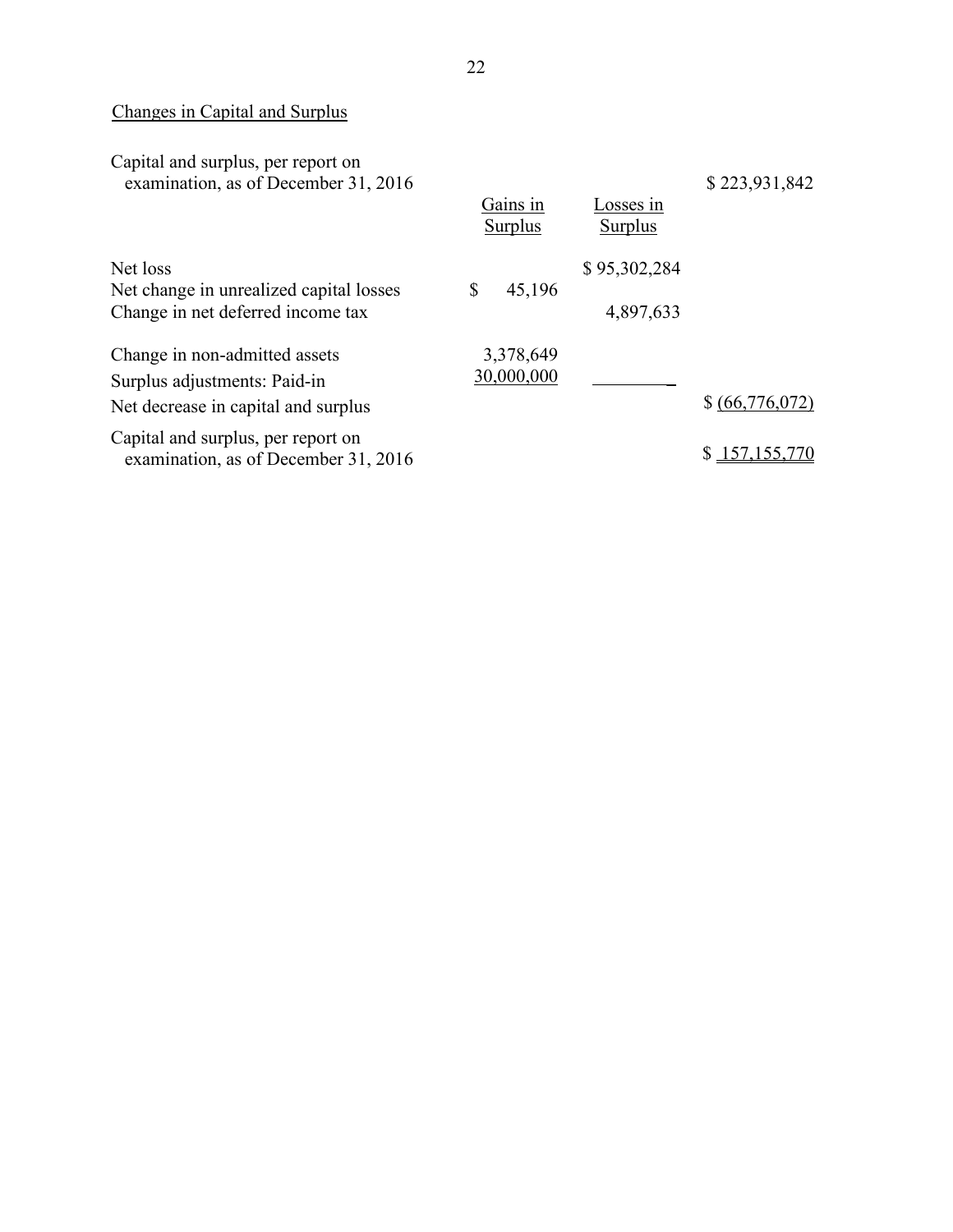#### **4. CLAIMS UNPAID**

The examination liabilities of \$88,963,406 for the above captioned accounts are the same as the amounts reported by EHC HMO in its filed December 31, 2019 annual statement.

The examination analysis of the aggregate reserves and claims unpaid reserve was conducted in accordance with generally accepted actuarial principles and practices and was based on statistical information contained in EHC HMO's internal records and in its filed annual statements as verified during the examination. The examination reserve was based upon actual payments made through a point in time, plus an estimate for claims remaining unpaid at that date. Such estimate was calculated based on actuarial principles, which utilized EHC HMO's past experience in projecting the ultimate cost of claims incurred on or prior to December 31, 2019.

#### **5. SUBSEQUENT EVENTS**

In March 2020, the World Health Organization declared the outbreak of a novel strain of coronavirus ("COVID-19") a global health pandemic. At the onset of the pandemic, to prevent its spread, most states issued shelter-in-place or stay-at-home orders, which generally required the businesses not considered essential to close their physical offices. While these orders were largely lifted during the second quarter of 2020, many states and local authorities continued to impose certain restrictions on the conduct of businesses and individuals.

The COVID-19 pandemic continues to evolve, and the virus and mitigation efforts have continued to impact the global economy, cause market instability, increase unemployment and put pressure on the healthcare system. The COVID-19 pandemic has impacted and will continue to impact Anthem companies' membership and benefit expense and has influenced and will likely continue to influence member behavior, impacting how members access healthcare services. The NYDFS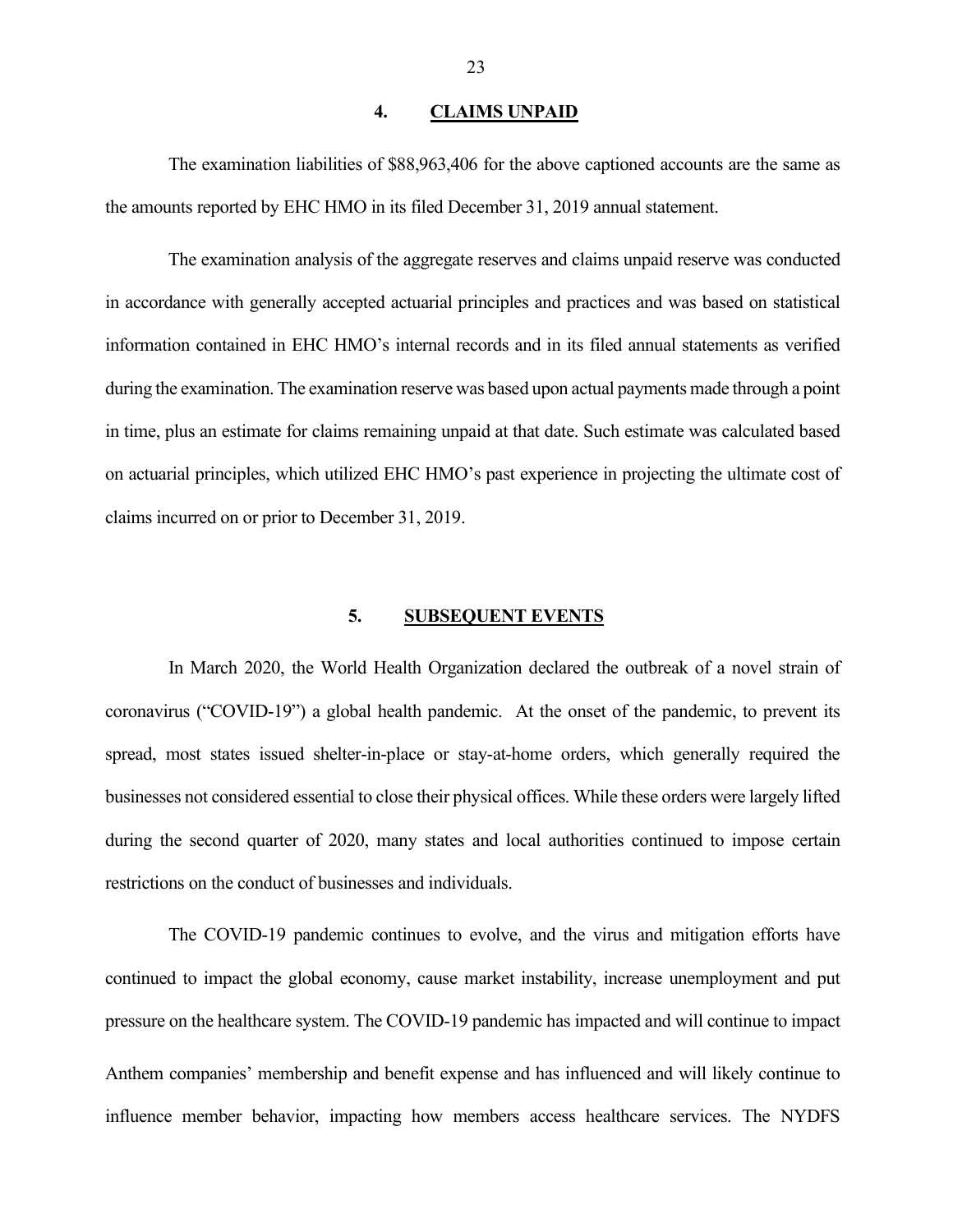continues to closely monitor the impact of the pandemic on EHC HMO and will take necessary action if a solvency concern arises.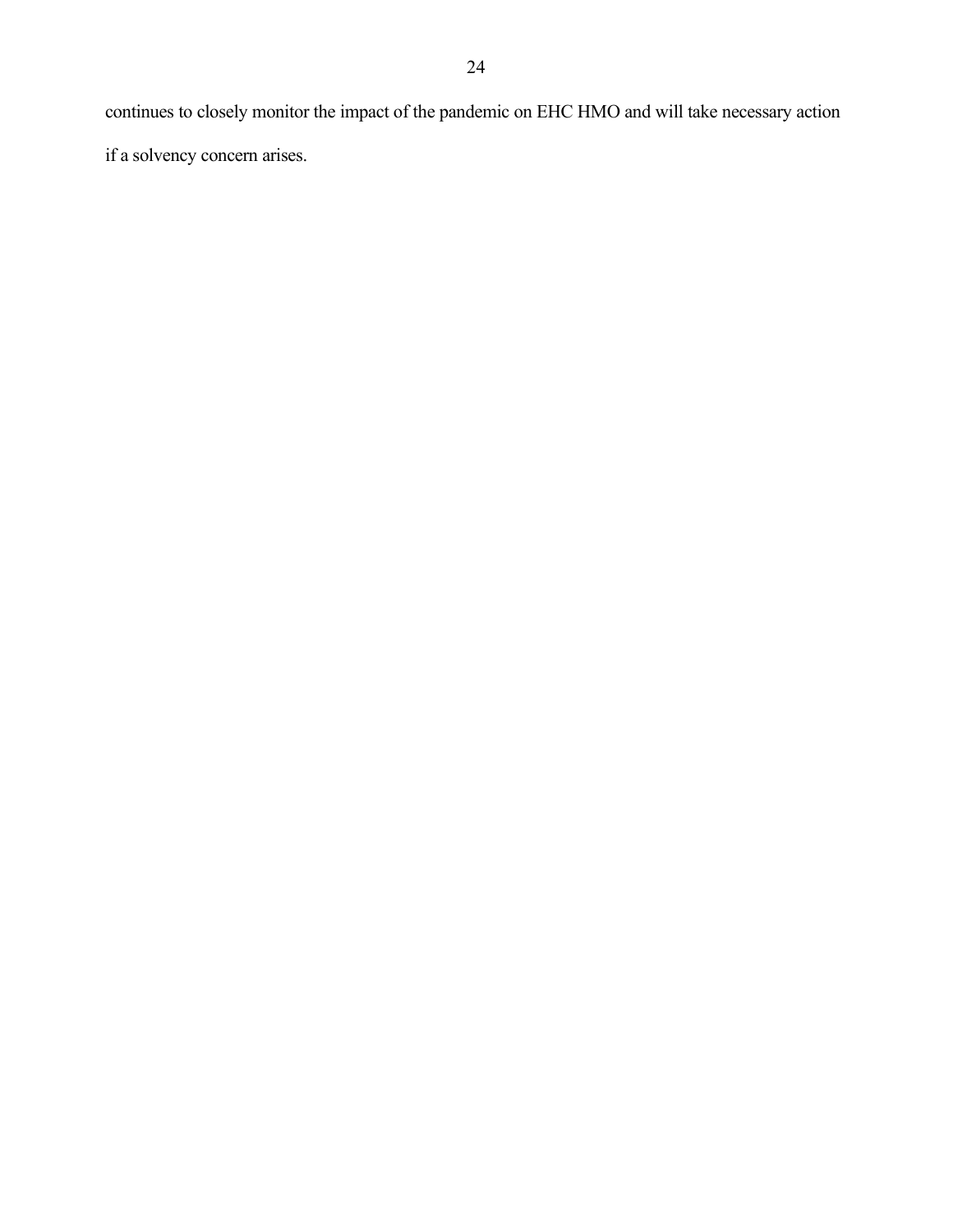#### **6. COMPLIANCE WITH PRIOR REPORT ON EXAMINATION**

The prior report on examination as of December 31, 2016, contained the following three (3) comments and recommendations pertaining to the financial portion of the examination (page number refers to the prior report on examination):

 **ITEM NO. PAGE NO.**

#### Holding Company System

 1. It is recommended that the Plan comply with Part 98-1.10(c) of the Administrative Rules and Regulations of the NYSDOH by notifying the NYSDOH and the Department thirty (30) days prior to entering into any affiliated transactions that require such submission. 13

*The Plan has complied with this recommendation.*

Financial Risk Transfer Agreements with Health Care Providers

2. It is recommended that EHC HMO obtains prior approval, from the Department, for all amendments to its financial risk transfer agreements as required by Section 101.4(c) of Insurance Regulation 164. 16

*The Plan has complied with this recommendation*

Facilitation of the Examination

 3. It is recommended that the Plan comply with the requirements of Section  $310(a)(3)$  of the New York Insurance Law by providing all requested documentation in a timely manner. 17

*The Plan has complied with this recommendation.*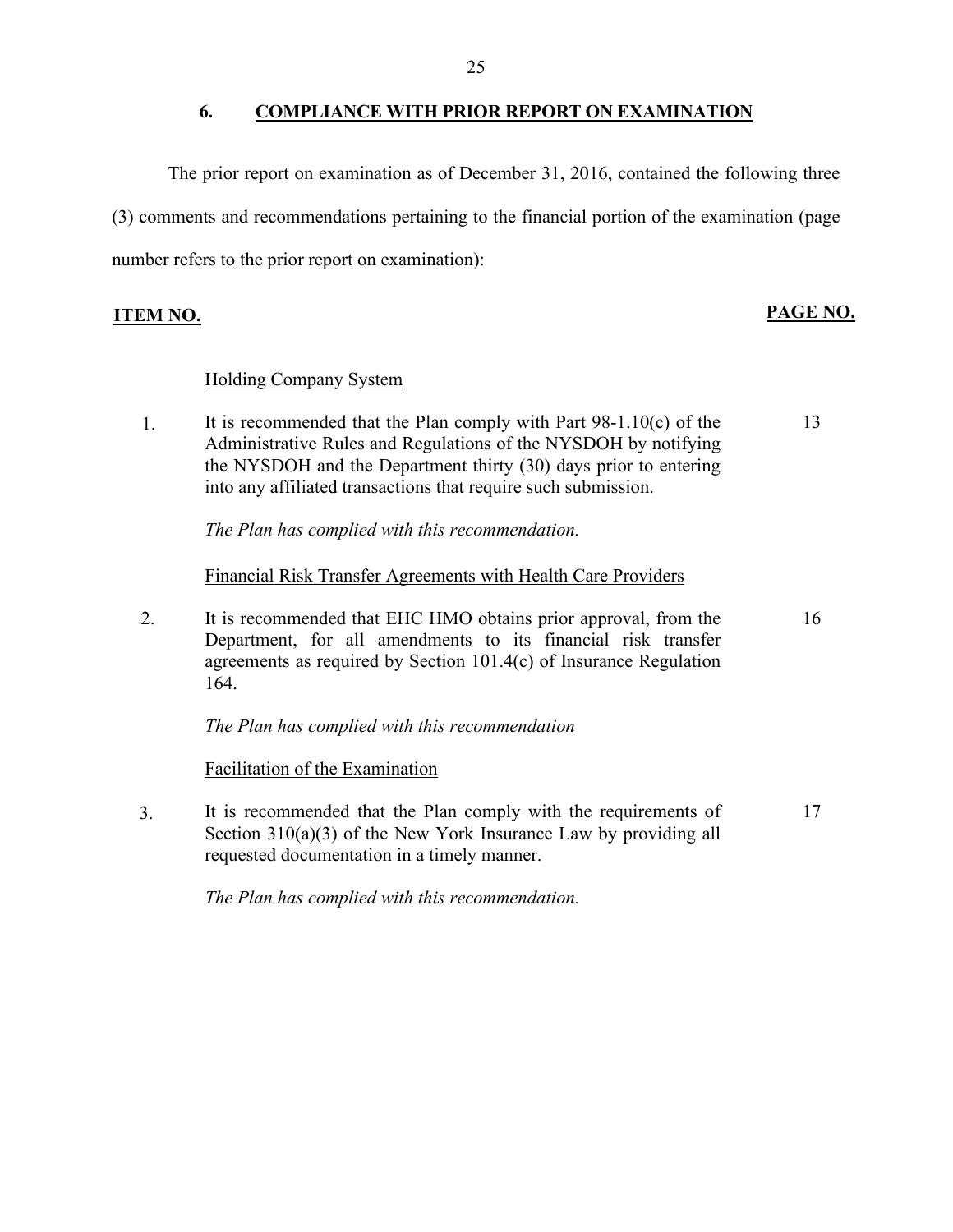### **7. SUMMARY OF COMMENTS AND RECOMMENDATIONS**

#### **ITEM Page No.**

#### A. Conflict of Interest Statements 16

It is recommended that Anthem require all management and nonmanagement associates on each subsidiary's Board of Directors complete a Conflict of Interest statement, in compliance with Anthem's Conflict of Interest Policy, and provide such copies upon request.

#### B. Investment Policy 17

As a good business practice, it is recommended that the Plan review and update its investment policy on a regular basis to ensure that its policy is in compliance with the New York Insurance Law.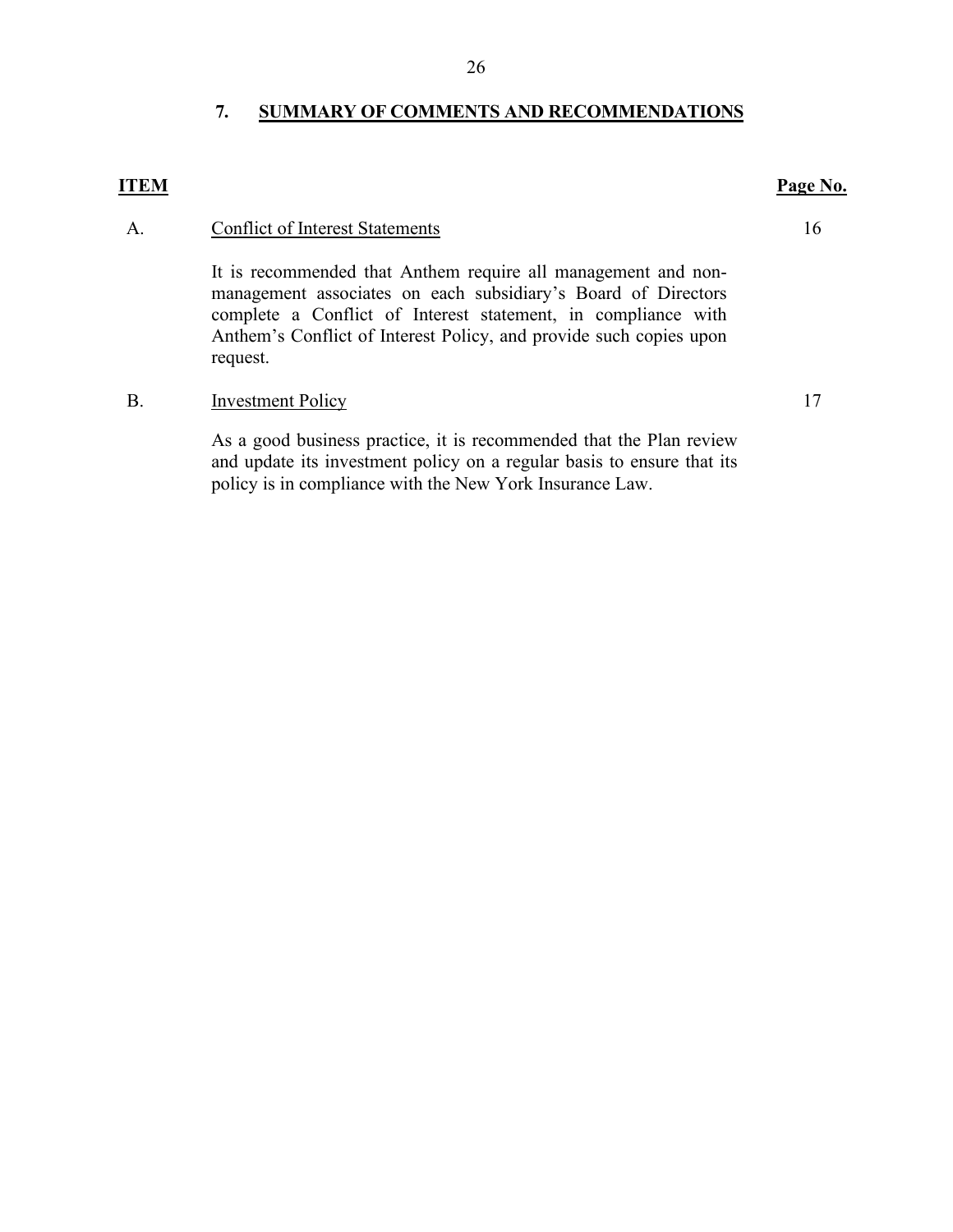Respectfully submitted,

Brad Neff, CFE Examiner in charge

\_\_\_\_\_\_\_\_\_\_\_\_\_\_\_\_\_\_\_\_\_\_\_\_

STATE OF NEW YORK ) ) SS.  $\overline{\phantom{a}}$ COUNTY OF NEW YORK)

**Brad Neff**, being duly sworn, deposes and says that the foregoing report submitted by him is true to the best of his knowledge and belief.

Brad Neff, CFE

Subscribed and sworn to before me this day of 2021.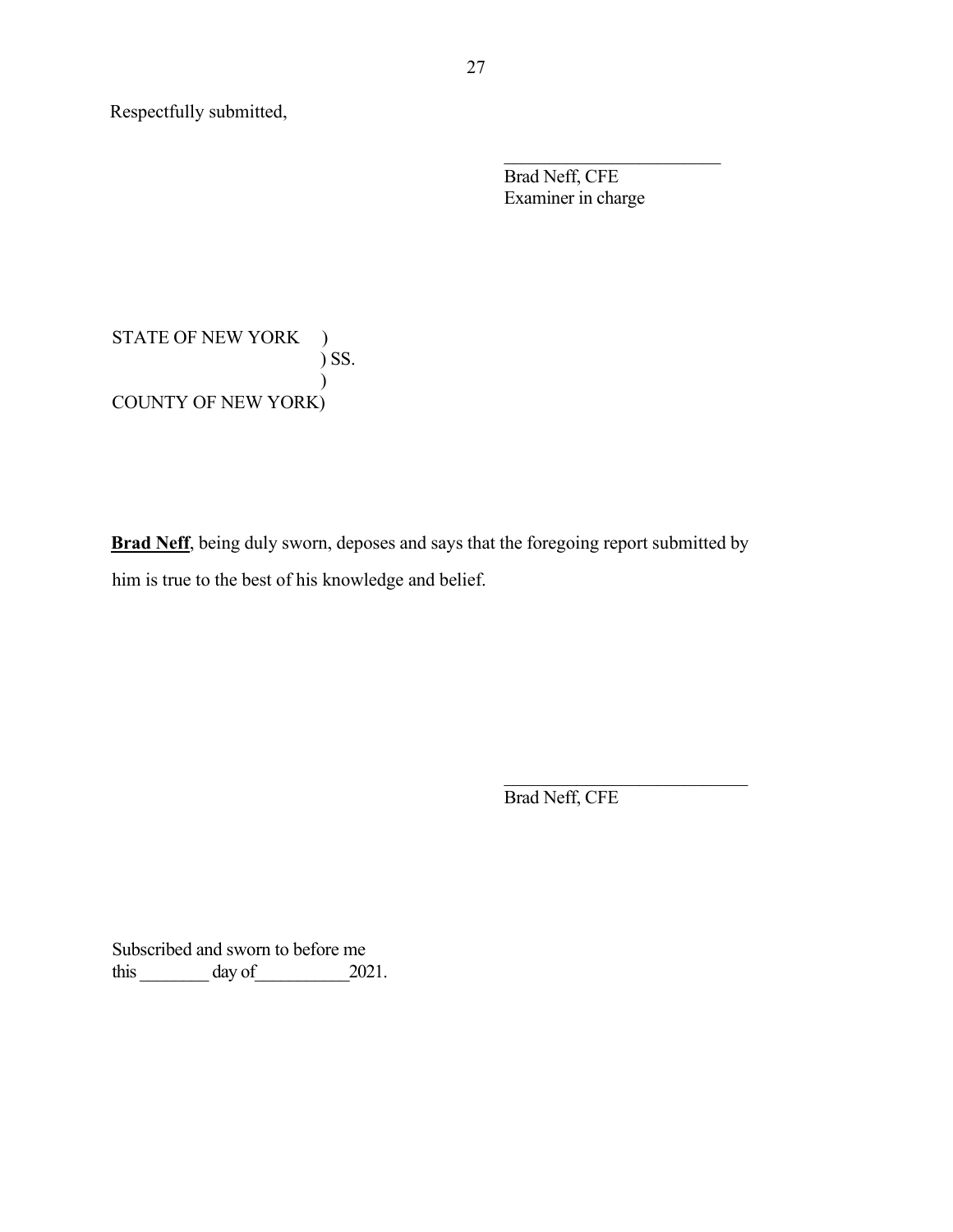Respectfully submitted,

 $\overline{\phantom{a}}$  ,  $\overline{\phantom{a}}$  ,  $\overline{\phantom{a}}$  ,  $\overline{\phantom{a}}$  ,  $\overline{\phantom{a}}$  ,  $\overline{\phantom{a}}$  ,  $\overline{\phantom{a}}$  ,  $\overline{\phantom{a}}$  ,  $\overline{\phantom{a}}$  ,  $\overline{\phantom{a}}$  ,  $\overline{\phantom{a}}$  ,  $\overline{\phantom{a}}$  ,  $\overline{\phantom{a}}$  ,  $\overline{\phantom{a}}$  ,  $\overline{\phantom{a}}$  ,  $\overline{\phantom{a}}$ Jeffrey Usher, CFE

Supervising Examiner

STATE OF NEW YORK ) ) SS.  $\overline{\phantom{a}}$ COUNTY OF NEW YORK)

**Jeffrey Usher**, being duly sworn, deposes and says that the foregoing report submitted by her is true to the best of her knowledge and belief.

> Jeffrey Usher, CFE Supervising Examiner

Subscribed and sworn to before me this day of 2021.